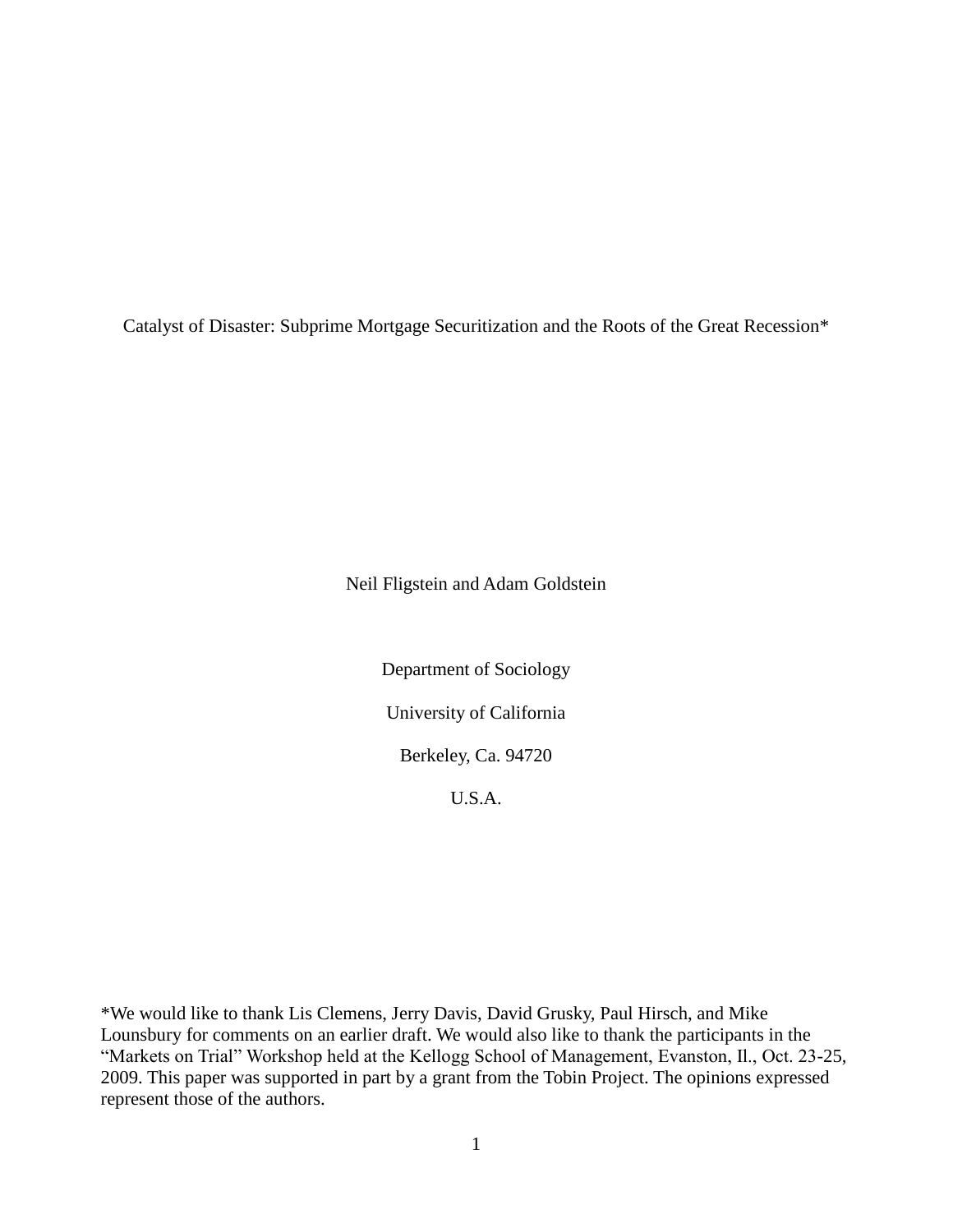#### **The Roots of the Great Recession**

The main cause of the "Great Recession" was the unraveling of the mortgage securitization industry beginning in 2007. What had been a relatively small niche market at the beginning of the 1990s, was transformed into the core activity of the financial sector of the American economy from 1993-2007. Indeed, at its peak in 2003, the financial sector was generating 40% of the profits in the American economy with around 10% of the labor force (Fligstein and Shin, 2007; Krippner 2010). These profits were mostly being made from businesses centering on and related to the selling of mortgages and the creation of various forms of mortgage backed securities and related financial products. The mortgage business, at its peak in 2003, represented a \$4 trillion industry, about 25% of the American economy. Beginning in late 2006 and early 2007, the financial sector fell apart. That crisis threatened the existence of the entire banking system in America. As banks panicked, the system of granting access to short and long term credit for both businesses and consumers threatened to shut the economy down. In response to this uncertainty, consumers and businesses stopped buying. This created a downward spiral in the economy and the most severe crisis in American capitalism since 1929 rapidly took hold.

The basic argument of this paper is that the great recession happened because the growing American financial sector sought to base its business around selling risky mortgages to individuals. They made money off of the fees generated by selling those mortgages, packaging those mortgages into bonds, selling those bonds to investors, and perhaps most interestingly, retaining a significant portion of the securities in order to profit from the lucrative spreads on high yield bonds that could be funded through cheap capital in the 2001-2006 period. By aggressively pumping so much credit into housing markets, the banks helped fuel a housing price bubble on which the MBS boom fed. The inevitable peaking of this bubble in late 2006 set off a wave of mortgage defaults that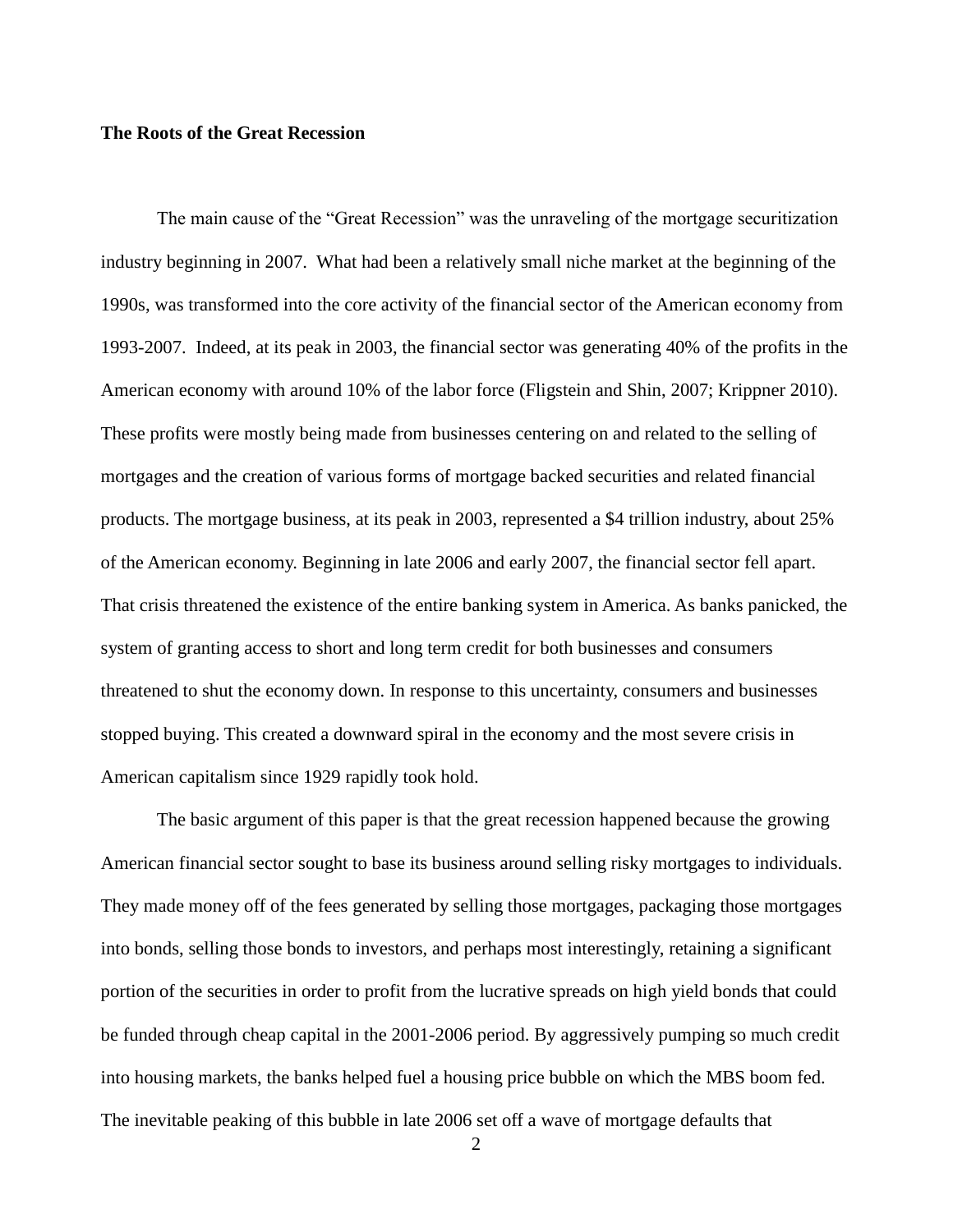reverberated back through the mortgage industry and global financial markets.

The purpose of this book is to document the recession's wide-ranging effects in various spheres of social life. This chapter helps set the stage for that discussion by tracing the roots of the recession in the development of the mortgage finance industry. We have two aims in this paper. We begin by examining how a drop in housing prices could catalyze a wholesale implosion of the financial economy. We outline the sequencing of these events and connect them to the broader economic downturn they created. Then, we present an argument about how the mortgage industry expanded during the 1990s and how the character of this expansion fed the housing bubble that ultimately led to the near collapse of the economy. The rapid expansion of that industry and the importance it played in the overall growth of the American economy is the main reason that the collapse of this sector led to the near collapse of the economy.

# **The Events of the Great Recession**

It is useful to begin by recounting some of the main events that characterize the rise and fall of the mortgage sector and with it, the economy. At the core of the crisis was the rapid increase in house prices that fuelled the economy from 1997-2007, and then just as suddenly plunged. Figure 1 shows the unprecedented rise in house prices that accompanied the securitization craze. Throughout the post-war era house prices fluctuated around an inflation-adjusted constant. Indeed, housing prices on an inflation adjusted scale remained more or less constant from 1950 to as late as 1997. Beginning in 1997, houses prices rose dramatically to peak in 2006 at nearly 160% of their long run average.

## (Figure 1 about here)

Housing prices rose even more dramatically in some parts of the country. Figure 2 presents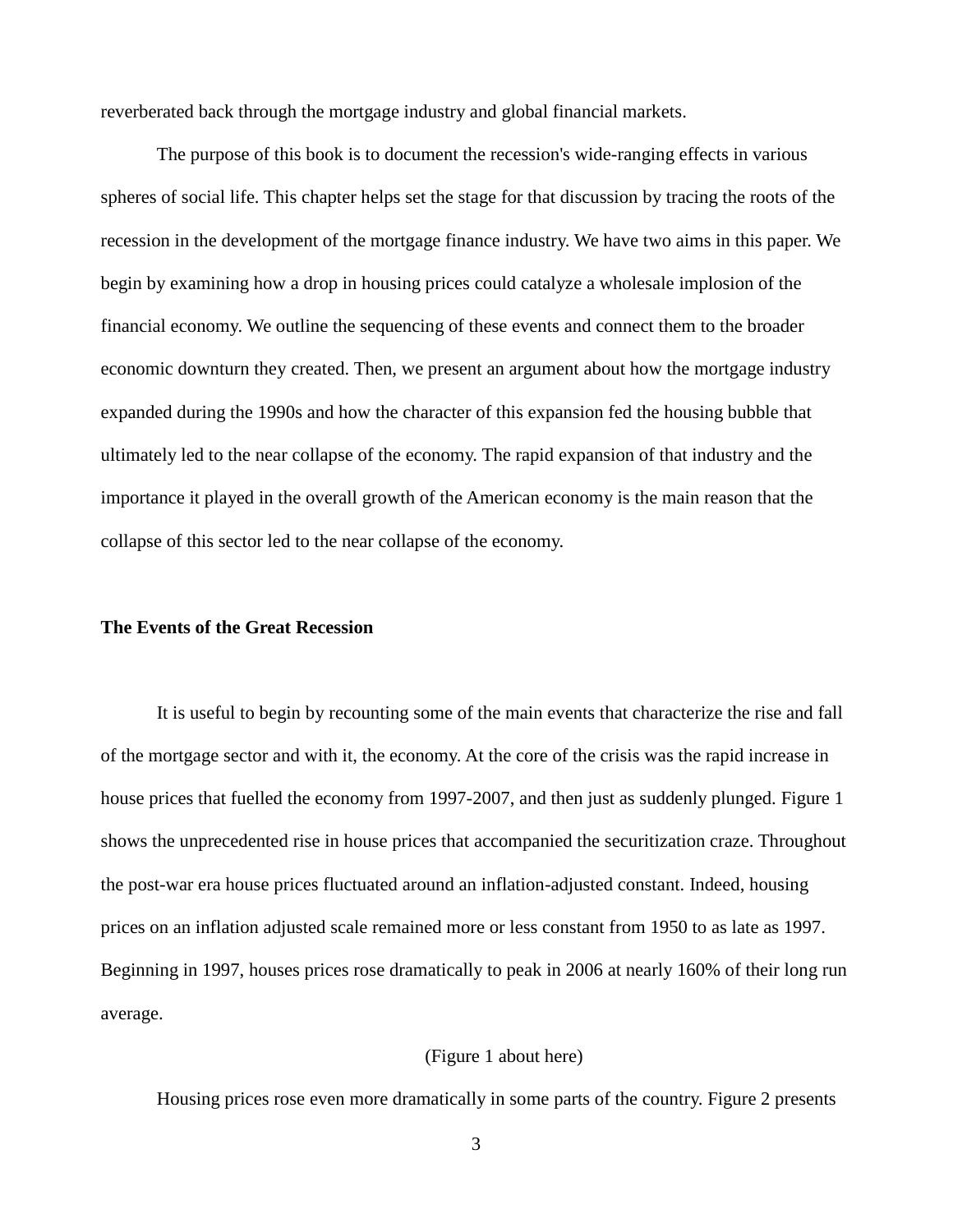data that shows that the states of California, Nevada, Arizona, and Florida experienced price increases at or above the rate of 15% a year from 2004-2006. Beginning at the end of 2006, housing prices started to drop precipitously in those four states and in 2008, the prices decreased a whopping 25%. The rest of the country experienced some of the bubble, but nowhere as large as those four states. Housing prices also decreased in the rest of the country, but more on the range of 5%, not 25%. In the face of these price declines, foreclosure rates also rose dramatically. Figure 2 shows that the states that had the most appreciation in housing (California, Nevada, Arizona, and Florida) had dramatic increases in rates of foreclosures. Beginning in 2006, foreclosure rates in those states from less than .5 percent to almost 3% of all mortgages by 2008. Again, foreclosure rates increased across the country, but not as dramatically as in those four states.

### (Figure 2 about here)

The price increase for housing and its subsequent drop might not have had such a large overall effect on the economy if it had not been for how mortgages were being sold and financed in this period. Increasingly from 2003-2007, the number of mortgages issued that were subprime went from being about 30% of the total to almost 70% of the total. These subprime mortgages were more likely to have had adjustable rates which would reset dramatically after 24-36 months. People who had such mortgages made it a practice to refinance their mortgages before these resets occurred and they did so mainly on the basis of the appreciation in their homes. As that appreciation fell and as mortgages adjusted, people found themselves with homes that had high unsustainable payments for houses that were not worth as much as their mortgages. Figure 3 captures this dynamic by comparing the rates of adjustable rate mortgages either in arrears or in default alongside an index of the increase in housing prices. Subprime adjustable rate mortgages had relatively high default rates of around 8-10%. In 2006, when housing appreciation slowed dramatically, these rates sky rocketed to over 20%.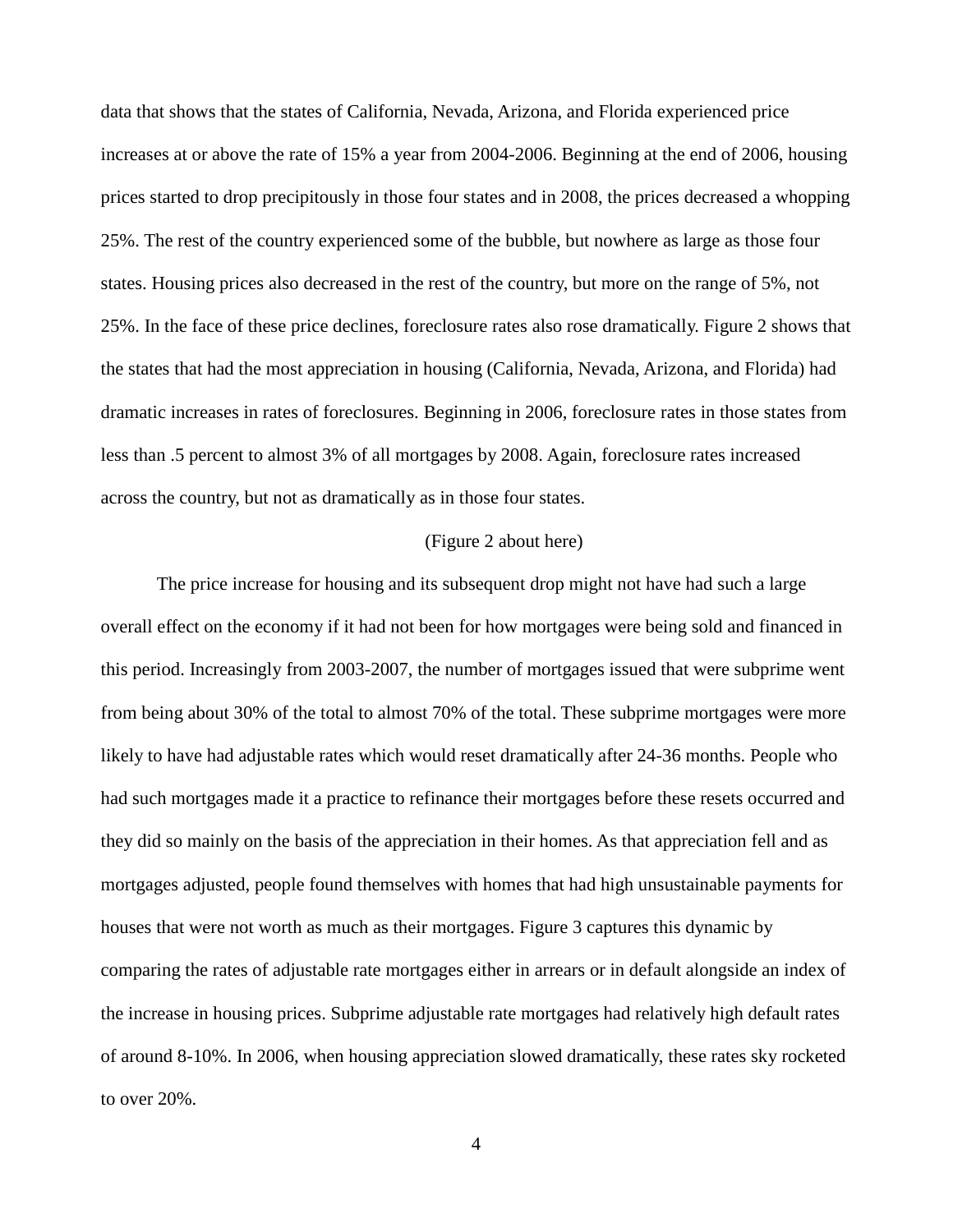### (Figure 3 about here)

Banks who were heavily exposed to mortgage backed securities based on subprime mortgages came under financial pressure beginning in the spring of 2007. New Century Financial, the largest subprime lender in the country filed for bankruptcy on April 2, 2007. For the next year, the Federal Reserve began to intervene into the market to help banks refund and reorganize themselves. In the spring of 2008, Bear Stearns was forced into a merger with JP Morgan. The financial crisis accelerated in the summer of 2008. Indy Mac, one of the largest savings and loans banks went bankrupt in July and the Federal Government took over the two government sponsored housing enterprises, Freddie Mac and Fannie Mae in August. Instead of calming the markets, events accelerated in September with the purchase of Merrill Lynch by Bank of America, Wachovia by Wells Fargo, and of course, the collapse of Lehman Brothers on September 15, 2008. The Federal government began to support AIG on September 17, 2008. As the crisis rushed forward, the Federal government undertook a set of dramatic moves including the legislation know as the TARP (Troubled Assets Relief Program) which authorized the use of \$700 billion to help resolve the crisis. In late 2008, both the automobile and large insurance companies requested access to the TARP money and eventually, many of these companies were granted monies.

Of course losses were not confined to investors and the large banks that caused the meltdown. Even before the historic implosion and hasty bailout of the financial system in September 2008, the rising tide of foreclosures and financial sector losses were beginning to put downward pressure on the real economy. The severity of the resulting recession reflected the fact that it was not a typical business cycle downturn, but a major crisis in an economy which had become increasingly centered in financial markets. According to the National Bureau of Economic Research's Business Cycle Dating Committee, the recession officially began in December 2007,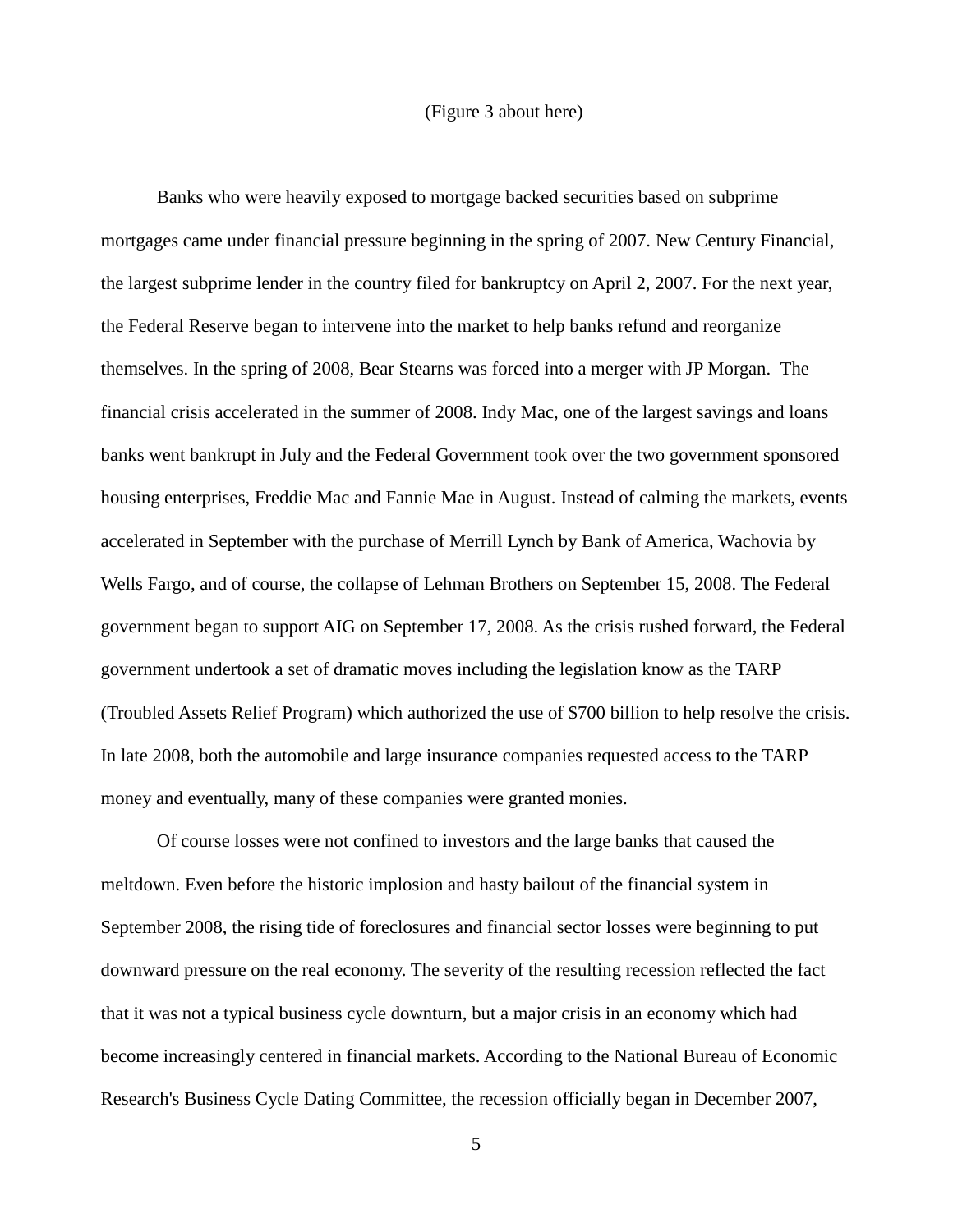mid-way through the financial meltdown.

Figure 4 displays two indicators of the downturn's reverberation through the real economy: consumer sentiment and job losses. The darker line plotted on the right axis shows the index of consumer sentiment, which is based on a monthly survey and often viewed as a leading indicator that presages more systemic economic trends. The index peaked in July of 2007 and began a steady freefall thereafter. By the summer of 2008 it had reached its lowest level in 28 years. The lighter line shows that the economy began shedding jobs six months later, in January 2008. The rate of job losses accelerated throughout the next year. All told, the economy lost a net total of over 4.3 million jobs in 2008 and 2009. The worst months were between November 2008 and March 2009, when 700 to 800 thousand jobs were lost each month. Thereafter the bleeding persisted at a slower rate through the rest of 2009. Despite a highly touted job turnaround, only 4% of total losses from the recession had been regained during the first quarter of 2010 (Bureau of Labor Statistics 2010). In response to this growing crisis, The Dow Jones industrial average peaked at 14,164 on October 9, 2007 and it reached its low point of 6547 on March 9, 2010, a decline of 53%. In the midst of this crisis, President Obama got the Congress to pass a \$987 billion stimulus package on Feb. 17, 2009.

### (Figure 4 about here)

The economic crisis has remained even more persistent in the housing sphere. Mounting job losses and waves of distressed home sales in 2008 put continued negative pressure on housing prices. National composite price indices had fallen 29% from their May 2006 high by the end of 2009. In some bubble areas like Las Vegas and Phoenix, house prices were less than 50% of what they were at the peak of the bubble. The continued drop in prices spread the foreclosure crisis well beyond the subprime borrowers who were its initial victims. As of the end of 2009, the combined percentage of outstanding mortgages that were either delinquent or in foreclosure exceeded 15%, which was an all-time high (Mortgage Bankers Association 2010). Over 40% of subprime loans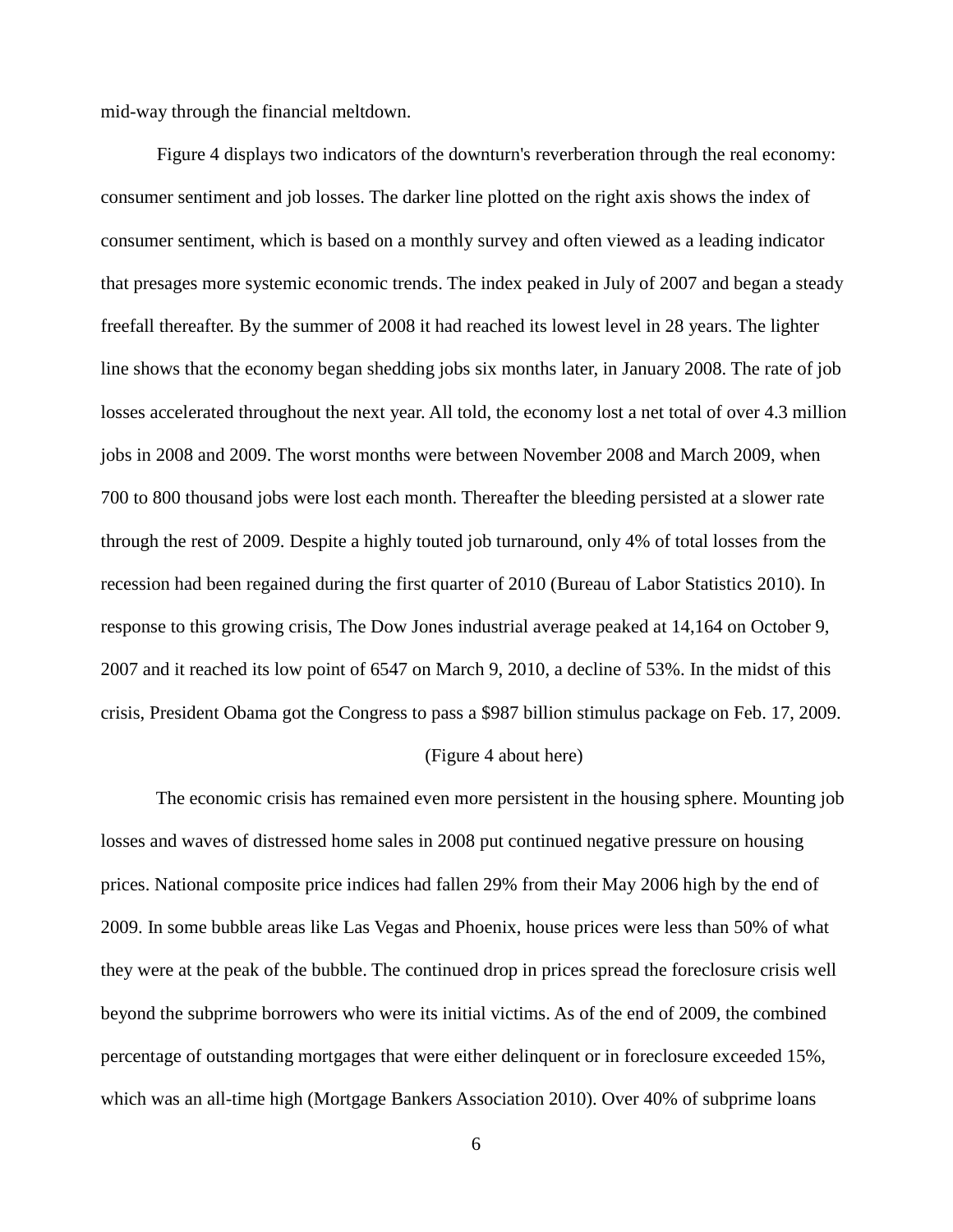were over 3 months delinquent. Furthermore, an additional 11.3 million households were "underwater," meaning the amount owed on the mortgage was greater than the value of the property. This amounted to over 24% of all outstanding mortgages. In Arizona and Florida over 50% of mortgages were underwater, and in Nevada an astonishing 70% or more were underwater (First American CoreLogic 2010). Negative equity tends to be associated with heightened likelihood of default and foreclosure. Yet policy initiatives to staunch the rising tide of foreclosures have had minimal success. The most up-to-date data as of this writing comes from the widely reported RealtyTrac, which shows the number of homes foreclosed by banks increased 7% during the first quarter of 2010 to reach an all-time high (RealtyTrac 2010). Such data dims any hopes that the fallout of the crisis will soon subside without more aggressive governmental actions to force lenders into renegotiating mortgage terms.

# **Mortgage Finance and the Financial Meltdown: What Happened?**

# *Background and Structure of Mortgage Securitization*

The "facts" of the Great Recession are quite daunting. The depth and rapidity of the decline is astounding. But, these events also spur us to wonder why this happened. How did housing become so important to the American economy? Why did the trading of mortgage backed securities become such a fundamental business in the U.S.? Why did the market for subprime mortgages expand so quickly and how did their decline come to be able to bring down the entire system of finance? Finally, how did mortgage finance come to be so intimately connected to the overall health of the American economy to such a degree that its decline cascaded through all of American business? To understand how a decline in house prices could catalyze a national and then a worldwide recession, it is necessary to understand the profound transformations in the structure,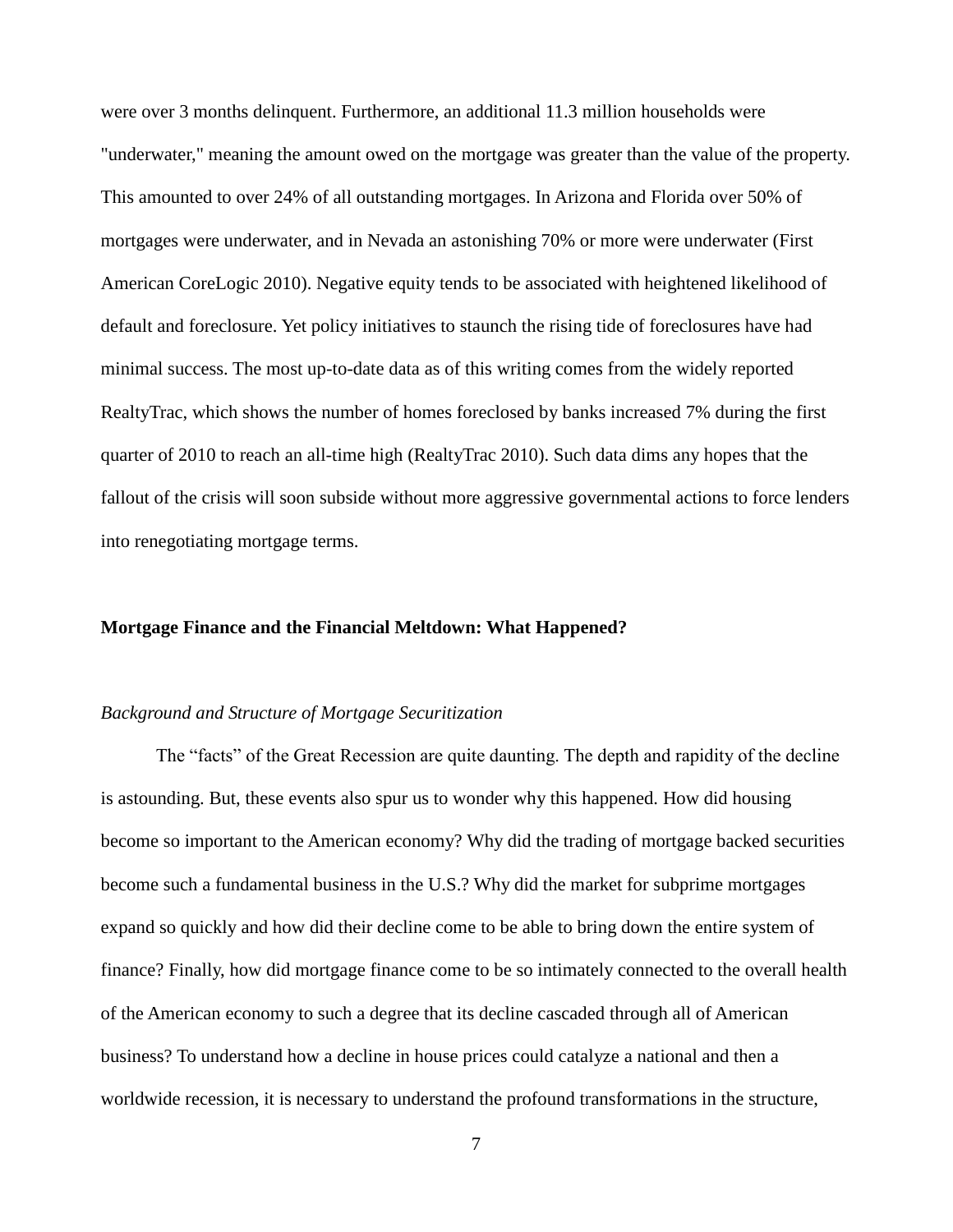size, and significance of the housing finance sector in the United States during the previous three decades.

The mechanics of mortgage finance remained relatively simple through the 1980s. Individuals would find a house. They would go to their local bank (most likely a savings and loan association) and apply for a mortgage. The bank would agree to lend the funds and then hold onto the mortgage until it was paid off or the house was sold. Mortgages were geographically dispersed and held by local banks. This system was upheld by a set of regulatory laws that protected local savings associations from competition and treated them as socially beneficial instruments for promoting the American Dream of home ownership.

Now, after mortgages are issued, they migrate to a few square miles of Manhattan where in the offices of the major banks and government sponsored enterprises (hereafter, GSEs, i.e. Fannie Mae, Freddie Mac) they are packaged into securities. They then are re-dispersed to investors all over the world. Figure 5 describes the way in which the mortgage industry was organized by the 1990s. Here, the borrower goes to a lending company (frequently a bank, but not exclusively) who now is called an "originator" because they make the initial loan. Unlike the original savings and loans banks, these companies do not want to hold onto the mortgages they sell, but instead want to sell them off to others. Their business basically is organized to make fees as an intermediary broker. If they hold onto the mortgages, then they are unable to lend money again and their ability to generate fees goes away. So, they turn around and sell the mortgages thereby, recapturing their capital and move back into the market to lend.

The mortgages are then packaged together into something called a special purpose vehicle by underwriters, who are either government sponsored enterprises, investment banks, or commercial banks. This vehicle turns the pools of mortgages into an asset that pays a fixed rate of return generated from income streams on the underlying mortgages. These bonds are then rated by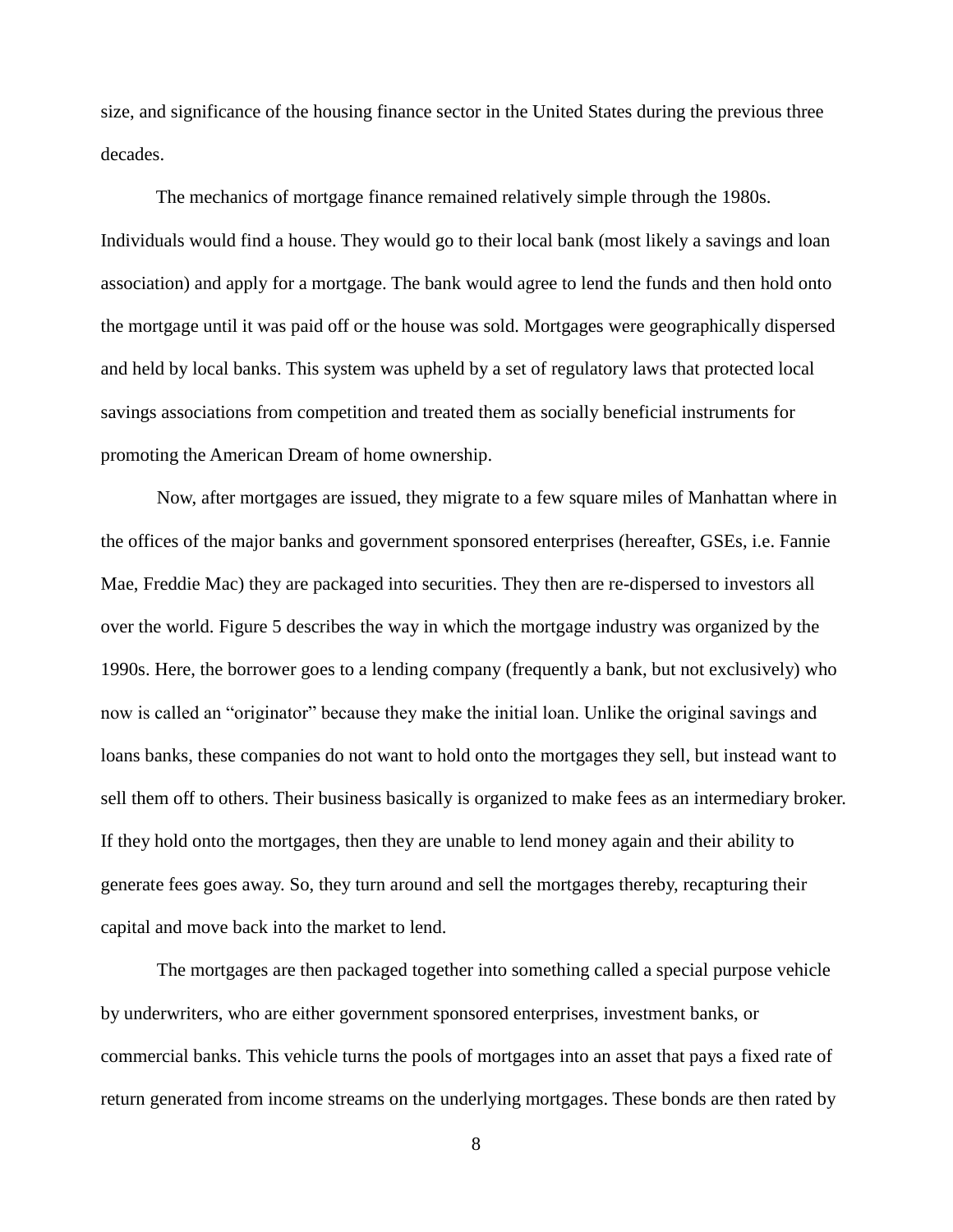bond rating agencies in terms of their riskiness and sold by investment banks to various classes of investors. Once issued, mortgage backed securities (hereafter, MBS) are managed by trustees, who perform administrative tasks, and servicers, who collect the monthly mortgage payments and disburse them to the bond holder in return for a fee.

### (Figure 5 about here)

There are several ways an MBS issuer can structure the securities, which over time became more varied and complex. By the 2000s most MBS deals were divided up into risk-stratified securities called "tranches". While backed by common pools of mortgages, the various tranches provide different risk profiles. In this way investors can buy riskier bonds that pay a higher rate of return but are the first to default in the event of losses, or they can buy less risky bonds that pay a lower rate of return. The rationale for these securities is that they could be engineered to manage risk: even though there is always a chance that an individual borrower might default, agglomeration of mortgage debt meant that investment banks and other issuers to create supposedly safe "AAA" securities from risky mortgage debts. These MBS packages that were divided up into tranches were called collateralized debt obligations (hereafter CDOs).

While the complexity of pricing a CDO can be very difficult due to the disparate income streams from which it is constituted, it is simply a claim on income from mortgage payments made by homebuyers. By the middle of 2007, there were between \$6.7 and \$9.1 trillion in outstanding bonds and derivatives backed by American mortgages (Inside Mortgage Finance 2009; SIFMA 2009). Trillions more were invested in tertiary derivatives related to these instruments, the companies which held them, and over-the-counter trading indices which tracked them. Housing finance had not only become an enormously complex enterprise, it had come to occupy the epicenter of the financial economy.

How did we move from a world where the local buyer went to her sleepy local bank to get a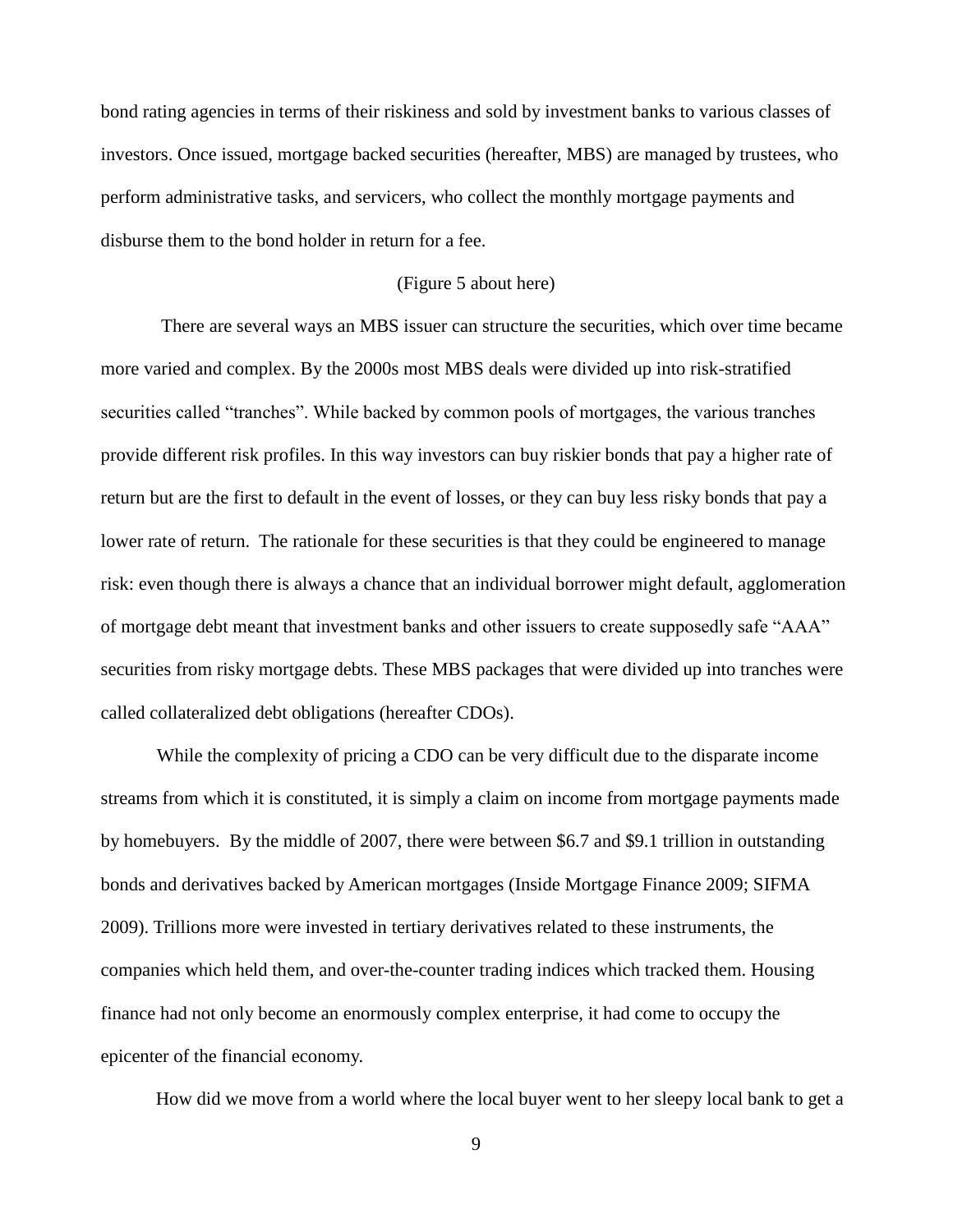loan to one where most of the mortgages in the U.S. are now packaged into MBS and sold into a broad national and international market? It will surprise most readers that the origins of the MBS and the complex financial structure depicted in figure 5 were not invented by the financial wizards of Wall Street, but instead were invented by the Federal government. Fittingly, MBS had its genesis in an off-balance sheet accounting maneuver: During the 1960s federal officials were interested in expanding home ownership as part of Johnson's Great Society agenda. To do this they wanted to find a way for the federal government to help pump credit into mortgage finance. But they were also worried about the size of the budget deficit. Because of the Vietnam War and the recent expansion of Medicaid, Medicare, and other social benefits, the government was running large and persistent debts. An expensive housing program where the government provided funds for mortgages would add to the deficit, because the government would have to borrow money for the mortgages and hold those mortgages for up to 30 years.

To overcome this problem the government created the quasi-public GSEs (Fannie Mae, Freddie Mac, and Ginnie Mae) to issue mortgage backed securities and insure them (Sellon and VanNahmen, 1988; Quinn 2008). The first mortgage backed security was issued on April 24, 1970 by Ginnie Mae (Wall Street Journal, 1970). By turning mortgage debt into bonds and selling them to investors, the GSEs could then re-circulate the proceeds back into the mortgage markets, maximizing the provision of credit. And by insuring these so-called "agency-backed" bonds against default, the government could encourage private capital to purchase them (Barmat, 1990).

# *The Housing Boom and the Rise of Subprime Securitization*

Mortgage securitization grew slowly during the 1970s and only became a significant repository of mortgage debt after the decline of Savings and Loans Banks during the mid-1980s.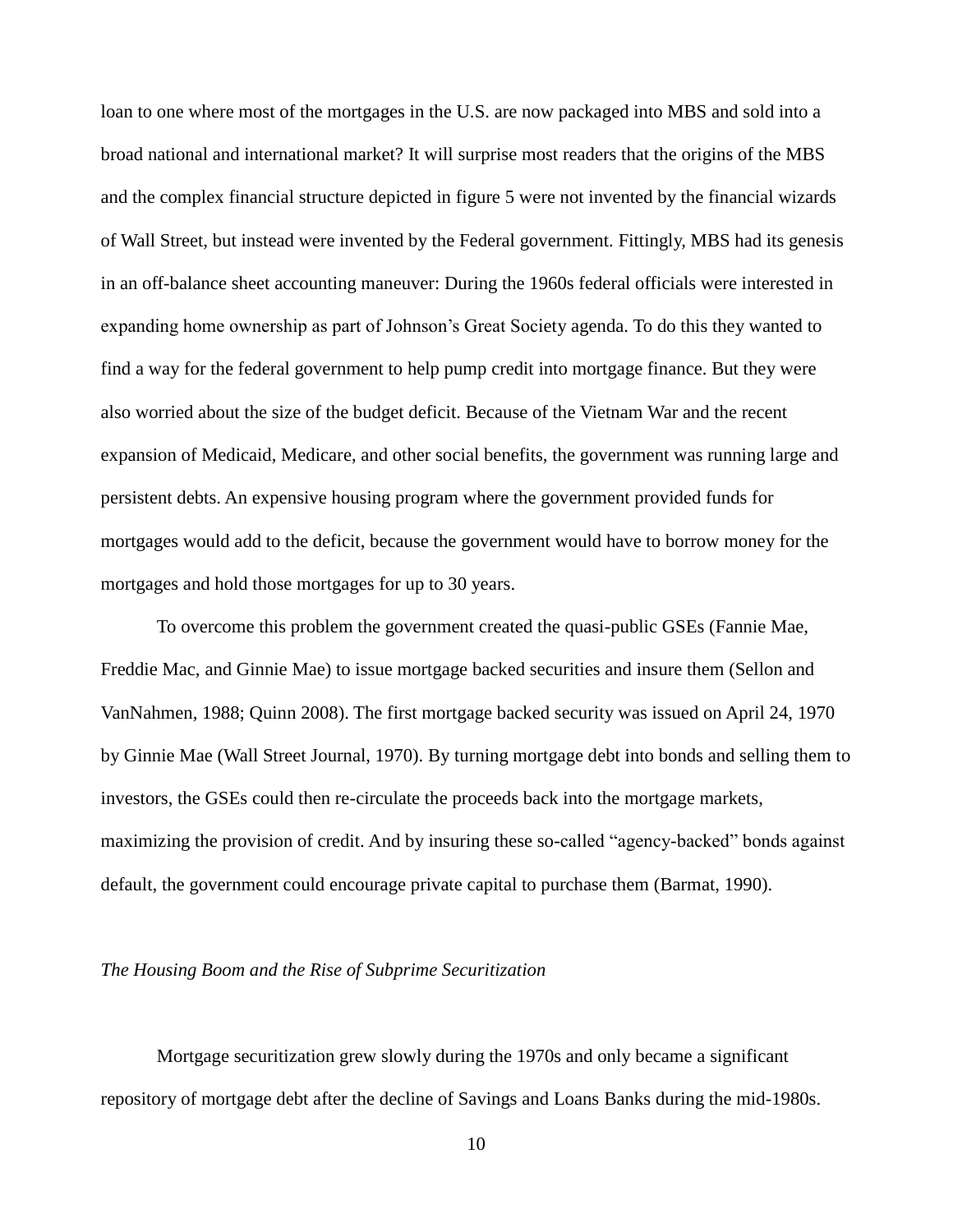The GSEs remained the central actors in the mortgage securitization industry through the 1990s. But by the early 90s, the people who worked for investment banks came to see that mortgages could be profitably packaged and sold as bonds in the same way as their other products (Jungman, 1996). Further, the potential size of these markets was huge. The market for mortgages in the U.S. increased from \$458 billion in 1990 to nearly \$4 trillion at its peak in 2003. Most of these mortgages were packaged into MBS, and although most MBS were still sponsored by the GSEs, commercial or investment banks played an increasingly prominent role putting these packages together and helping the government sell them. More important, after 2003 the big private banks created a massive market segment for those unconventional mortgages which the GSEs would not back, especially after 2003.

### (Figure 6 about here)

It is useful to document the growth of the mortgage origination market since the early 1990s. Figure 6 presents data on total loan originations from 1990-2008. It also breaks down the loan types into various products. The American mortgage market was about \$500 billion in 1990. During the 1990s, it went up to nearly \$1 trillion in 1993, peaked in 1998 at around \$1.5 trillion. In 2000, it stood at \$1 trillion a year. The real surge in the mortgage market began in 2001 (the year of the stock market crash). From 2000-2004, residential originations the U.S. climbed from about \$1 trillion to almost \$4 trillion. About 70% of this rise was accounted for by people refinancing their conventional mortgages at lower interest rates.

One much-discussed set of factors behind the housing credit boom were low interest rates in the U.S. coupled and a glut of capital savings around the world in search of safe yet high-yielding assets. The availability of cheap, plentiful capital was an important macro-economic background condition. But the other major factor in the housing boom was the proliferation of mortgage securitization tools and the increased participation of the bigger banks in these processes. The large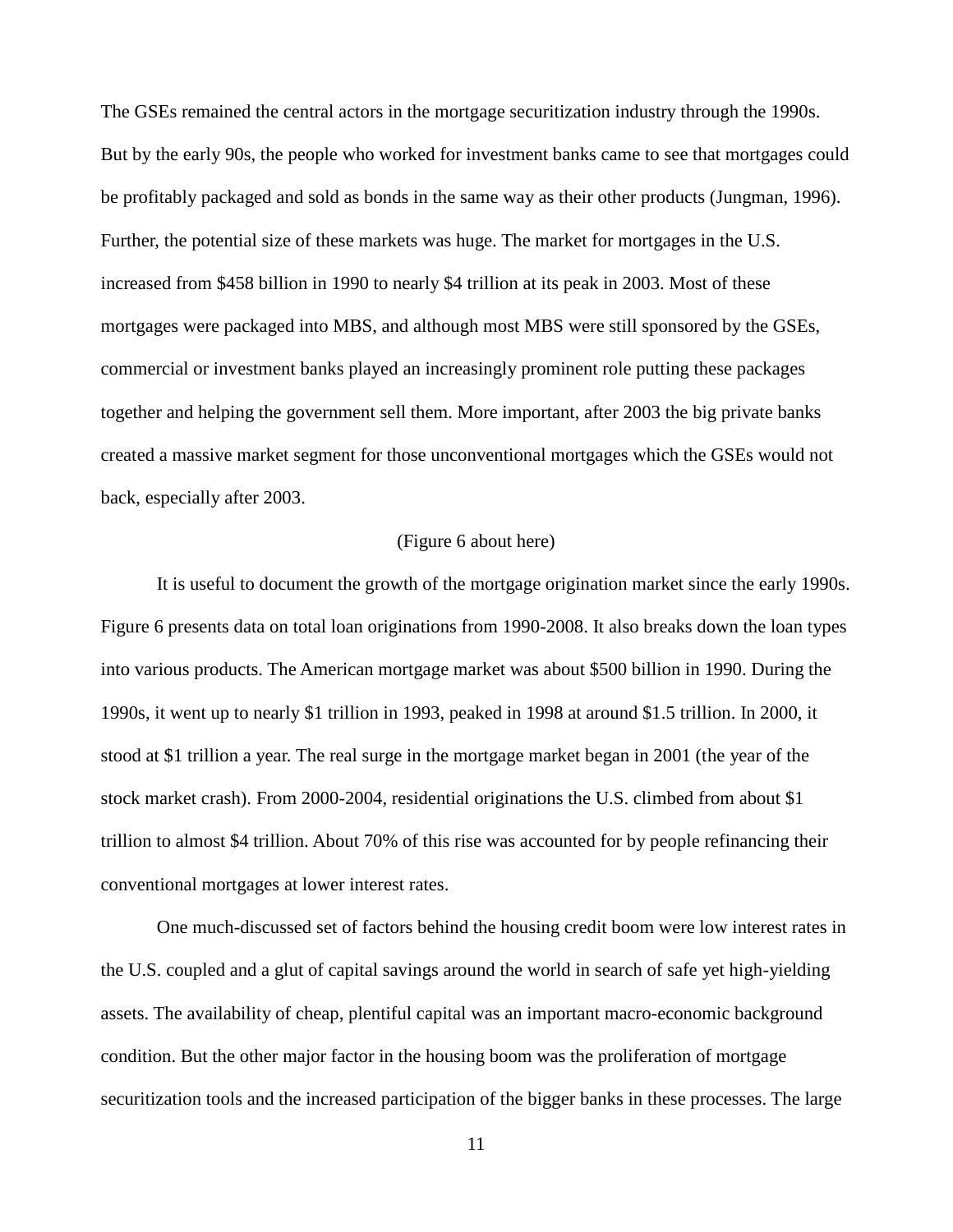banks entered these markets with the goal of growing them and growing their market share in them. Table 1 shows how the top players in various parts of the mortgage market shifted over time as those markets grew. It shows that in 1996, the largest players in the mortgage market were mostly either mortgage specialists like Countrywide or NW Mortgage or regional commercial banks like Fleet Financial or PNC. But by the end of the second bubble, the identities of the largest loan originators had changed. Now the largest mortgage originators were the large national bank holding companies like Wells Fargo, Citibank, and Bank of America. Countrywide had turned itself into a national bank as had Chase, Wachovia, and Washington Mutual. These large players grew larger as the national market expanded.

### (Table 1 about here)

The table also shows a similar process for the packagers of MBS, which in the industry jargon are often called "conduits". In 1996, both Solomon Brothers (now part of Citibank) and Merrill Lynch were on the list. But the packagers of MBS were generally smaller firms who were more narrowly focused financial firms than investment banks. In 2007, the list of mortgage conduits is dominated by the investment banks. Lehman Brothers, Bear Stearns, JP Morgan, Morgan Stanley, Deutsche Bank, and Merrill Lynch dominate the list. Note that now several of the largest originators of mortgages, banks like Countrywide, Washington Mutual, Indy Mac, and Wells Fargo have taken advantage of the changes in the Glass-Steagall Act which allowed them to move into the investment banking business. They now not only make mortgage loans but they act as packagers of those loans into MBS.

The table highlights not only the shifting composition of the dominant players in the mortgage finance field, but also its increasing concentration. The market share of the top five originators stood at 16.3% in 1996, a remarkably low concentration ratio. But in 2007, the top five originators accounted for 52.5% of a much larger market. Table 1 also shows a similar process for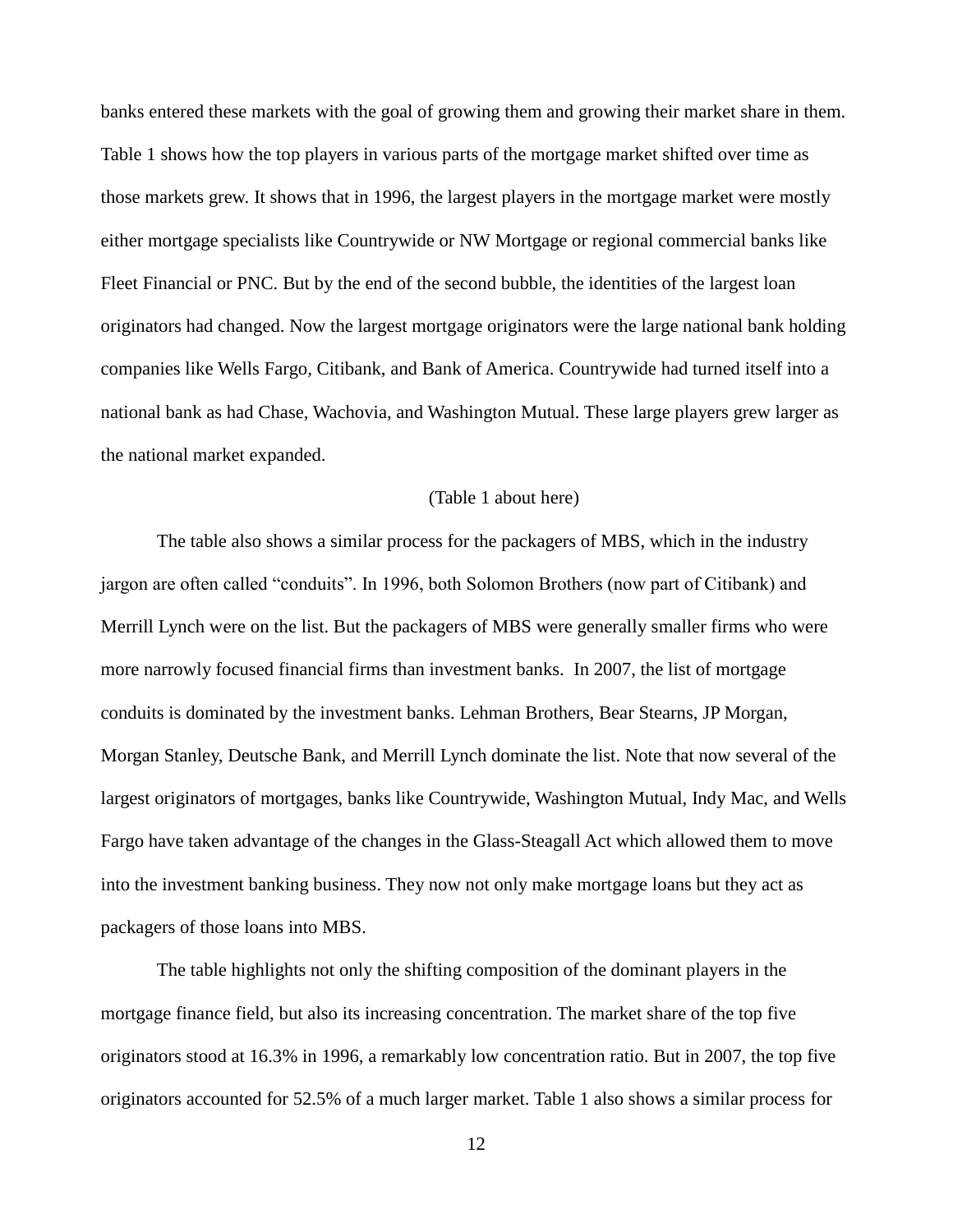the conduit market. In 1996, the top 5 producers held a 24.5% market share while in 2007 this rose to 41%. If one looks at the top 10 conduits in 2007, the total is 71%. So, there was not just a rapid growth in the size of these markets, but also a rapid concentration of activities in a fewer larger and more nationally oriented banks. The significance of these trends is that the dynamics of mortgage finance markets increasingly became a function of the strategies that this relatively small set of firms pursued.

After 2003, the major banks' strategies pointed increasingly toward subprime and other nonconventional mortgage segments. Figure 6 highlights the remarkable degree and rapidity with which firms gravitated toward nonprime lending (we discuss the reasons for this shift further below). It was the growth of this multi-trillion dollar shoulder on the upper right part of the graph that would prove pivotal in producing the meltdown. It is useful to discuss the components of figure 6 in greater detail in order to fully understand the implications of this transformation of the mortgage market. At the bottom of the graph are home loans originated by the Federal Housing Administration (FHA) and the Veteran's Administration (VA). These were never a large part of the total originated loans although they did increase slightly after 2001. The largest parts of the market were conventional or "conforming" mortgages. These are prime-rate mortgages for people who put down 20% for their house and whose loan value does not exceed the size limitations imposed by the government for inclusion in GSE pools. The loans were generally securitized into agency-backed MBS, which was insured against default and thus paid relatively lower rates of return. We can see that the bulk of the mortgage market from 1990 until 2003 consisted of these two categories of loans.

But beginning in 2003, we begin to see rapid compositional shift toward non-conventional loans. In contrast to conventional loans, securitization of these types of mortgages was centered on private-sector banks rather than GSEs. Jumbo loans are a heterogeneous category that refer to loans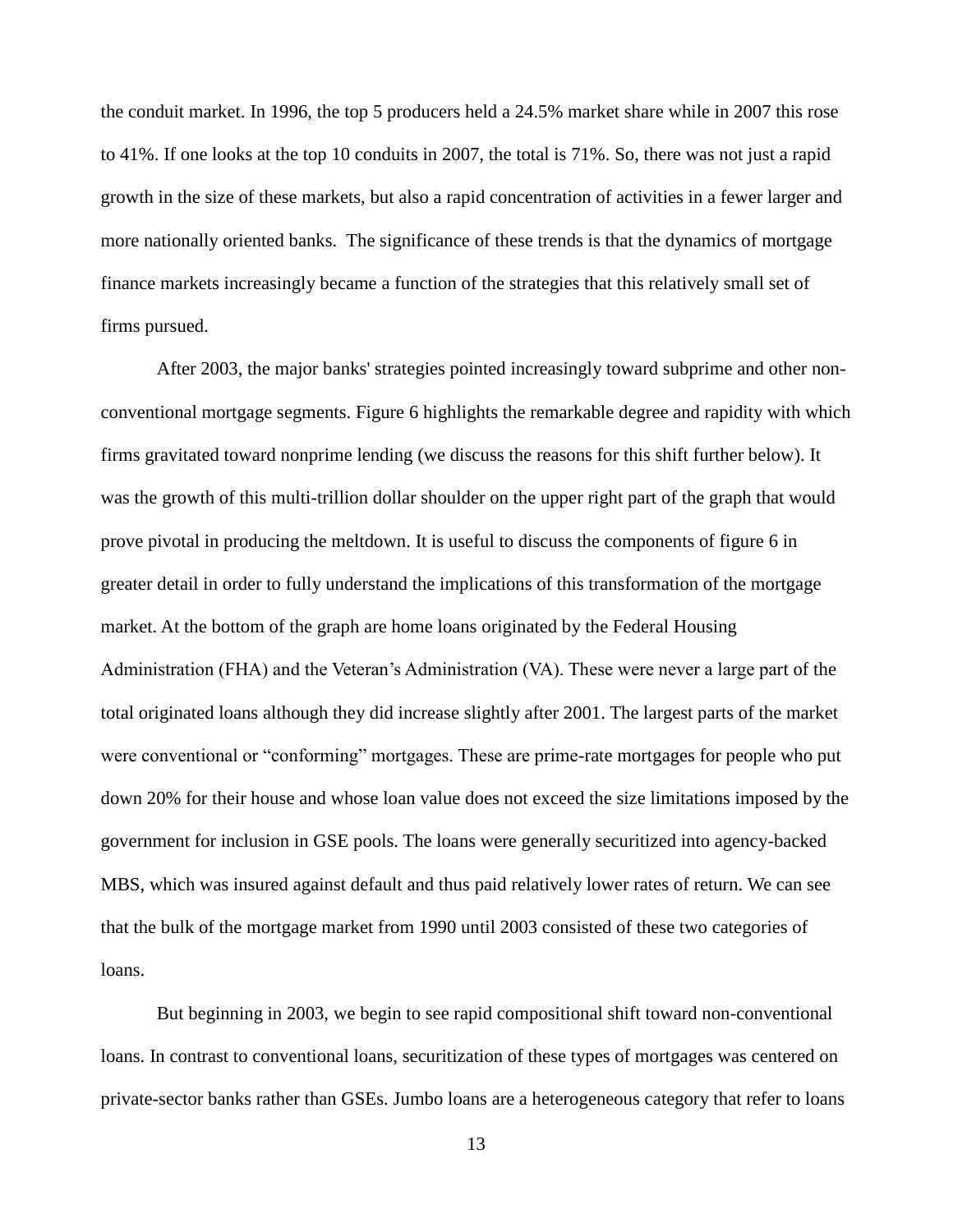which exceed government-set size limits and hence are not eligible for GSE pools. Jumbos are used to purchase expensive real estate and many but not all are sold to affluent persons with strong credit. Home equity loans refer to loans made against the value of the equity in a house. These were frequently in the form of a line of credit or a second mortgage and were usually sold to persons who had equity but lacked sufficient income. Predatory origination practices were especially prevalent within the HEL segment. Alt-A and subprime mortgages (sometimes called "B/C" mortgages to denote their lower credit quality) were sold to people with impaired credit history, or people who lacked the ability to make a large down payment, or people who did not have verification of their income. Alt-A is not strictly defined but is generally viewed as an intermediate category that encompasses borrowers with FICO scores to qualify for prime but who lack some other qualification. The term subprime actually has a set of formal definitions. To qualify for a prime or conventional mortgage, a person needed 20% down and a credit FICO score of 660 or above (the average score is 710 on a scale from 450-900). Mortgagees who did not have these qualifications were not eligible for prime or conventional mortgages. It is useful to be explicit about what constituted impaired credit. Here are some of the conditions that could qualify a mortgagee as subprime: two or more delinquencies in the last 12 months; one or more 60 day delinquencies in the last 24 months; judgment, foreclosure, or repossession in the prior 24 months; bankruptcy in the past 5 years; a FICO score less than 660; and debt service to income ratio of 50% or greater (i.e. the monthly payment was more than 40% of the gross income of the household).

In 2004, for the first time, these four categories of loans exceeded the prime market or conventional market. In 2001, the largest conventional (prime, government-insured) originator did 91% of its origination business in the conventional market, and only 9% in the non-prime market. By 2005 the largest conventional originator was doing less than half of its origination business within the conventional sector (Inside Mortgage Finance 2009). In the peak of the mortgage craze in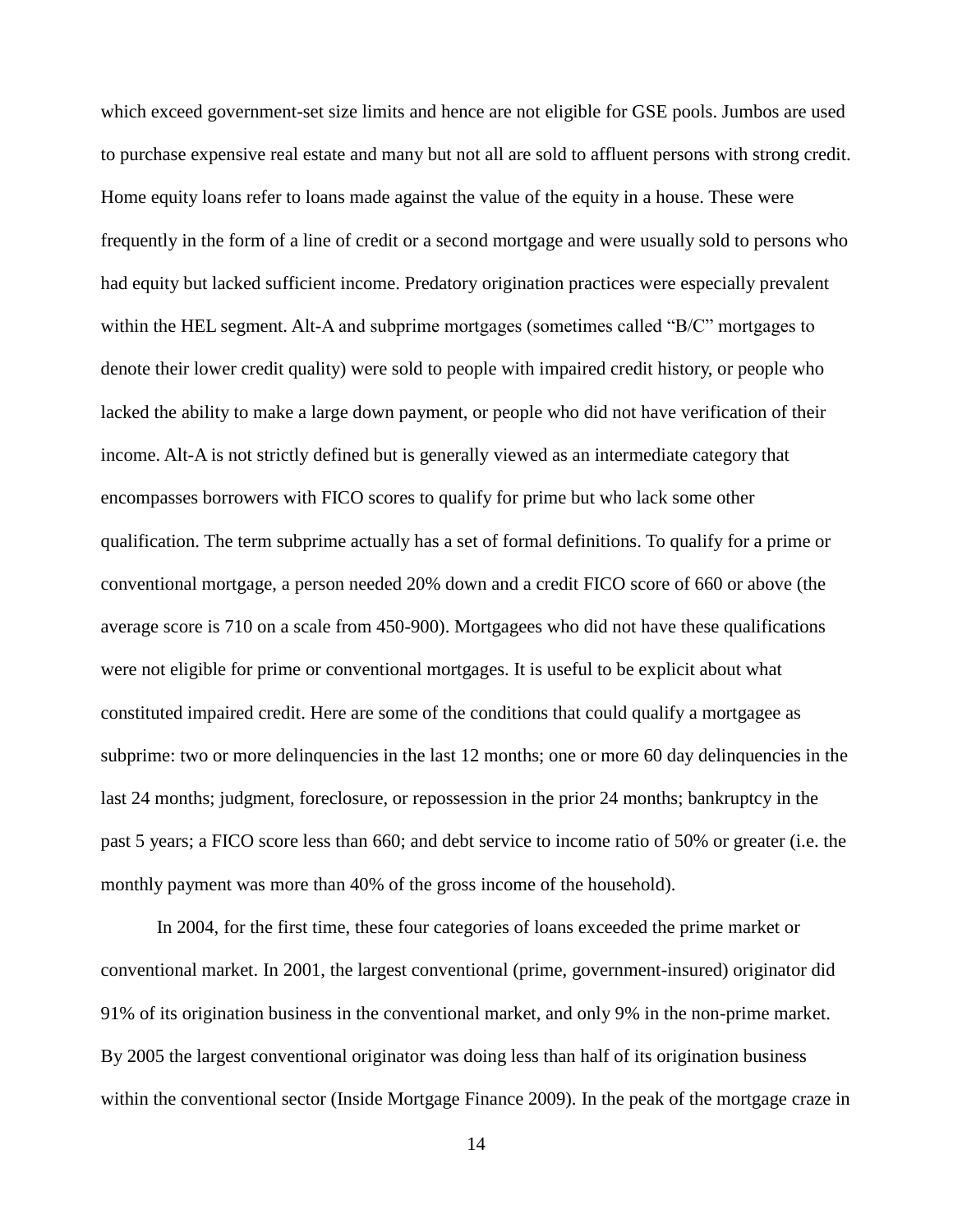2006, fully 70% of all loans that were made were unconventional mortgages. This meant in a very short period of time, banks reoriented housing finance – one of the largest industries in the economy – around securitizations of highly risky loans. This astounding change in the character of the mortgage market was noticed by regulators and Congress. But, the Federal Reserve chose to ignore what was going on. Alan Greenspan has famously testified before Congress that the reason he did nothing to stop this rapid growth in unconventional mortgages is that he believed banks would not have made these loans if they thought they were too risky.

There were two main reasons banks pursued these risky subprime loans so aggressively. The first, which we discuss at greater length below, is that there were fewer and fewer loans left to sell in the saturated prime market. The other reason is that subprime origination and securitization turned out to be enormously profitable. According to a study by the consulting firm Mercer Oliver Wyman, nonconventional lending accounted for approximately half of originations in 2005, but over 85% of profits (National Mortgage News 2005). Once lenders figured this out they would often try to sell subprime loans even to persons who qualified for a cheaper prime loan. The repackaging of nonconventional mortgages into bonds also became the largest fee generation business for many investment banks including Lehman Bros., Bear Stearns, Merrill Lynch, Morgan Stanley, and Goldman Sachs. Commercial banks and bank holding companies like Bank of America, Wells Fargo, Citibank, and Countrywide Financial also became deeply involved in all stages of the market, from origination to packaging, to servicing.

The major firms employed strategies to profit from MBS in multiple ways simultaneously, earning money both from fees and from income on retained MBS assets. Bank originators could either use their own capital or cheap borrowed capital to make loans to home buyers (Ashcroft and Scheuermann, 2008 take up this story). Then, they could turn around and sell those loans to conduits. If they used someone else's money (borrowed at say 1-2%), then they could essentially do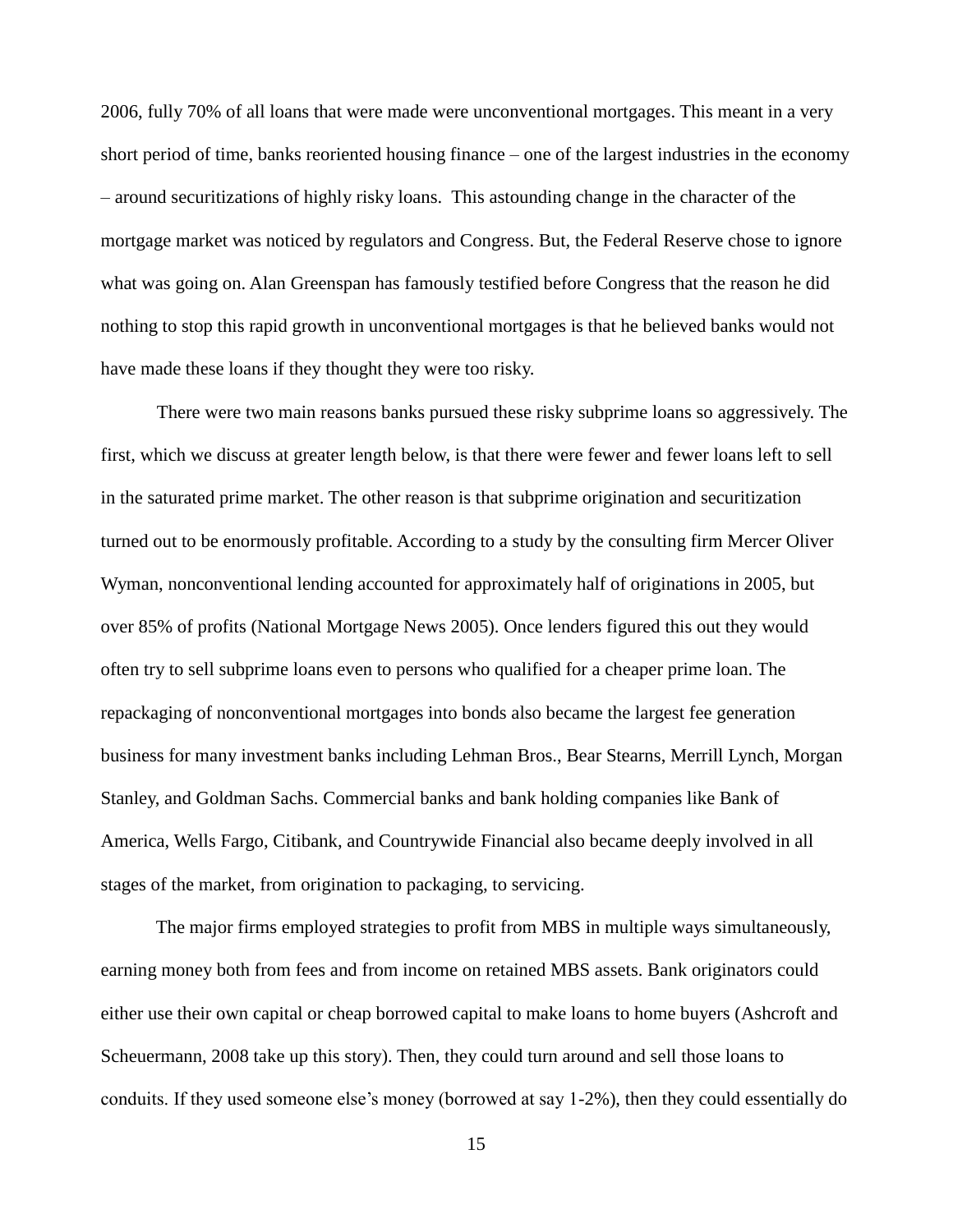the entire transaction with very low cost and relatively high fees. Conduit banks could also borrow money cheaply. They would then buy up the mortgages, package them, and sell them to investors. But, beginning sometime around 2002, both commercial banks and investment banks began to realize that they could borrow money for 1-2%, create MBS, and hold onto the MBS which might pay as much as 6-7% in interest. This allowed them to make a profit using other people's money and without risking their own capital. The low interest rates in the U.S. and the world encouraged banks of all kinds to make as many subprime loans as they could, earns fees from packaging them into MBS, and then also hold onto a portion of the securities as investments. The massive amounts of money banks borrowed to fund this strategy are the reason they were so highly leveraged when the liquidity crisis hit in 2008.

### (Figure 7 about here)

Figure 7 shows holdings of non-agency (i.e. unconventional) mortgage-related security assets for several major banks and thrifts. Unlike investment banks and private mortgage companies, firm-level data on commercial bank and thrift holdings is publicly available. Each of these firms was amongst the top 15 private-label MBS issuers at the peak of the market. Each was also amongst the top 15 non-prime originators (Inside Mortgage Finance 2009). There are several things worth noting here. First, the graph shows that the firms issuing MBS were holding onto a significant portion of the bonds. Second, they were rapidly increasing their positions even as the bubble grew. Indy Mac, which appears as the flattest line on the graph, actually increased its holdings by over 50% per year on average during this period. Citibank increased its MBS holdings by almost 400% to \$41 billion during 2007. The firm subsequently took a \$35 billion write down on these assets. Although consistent firm-level data is not available, the same pattern of growth is evident amongst investment banks. As a group they increased their non-agency holdings from 5 billion in 2002, to 60 billion in 2005, to 180 billion by June 2008 (Inside Mortgage Finance 2009).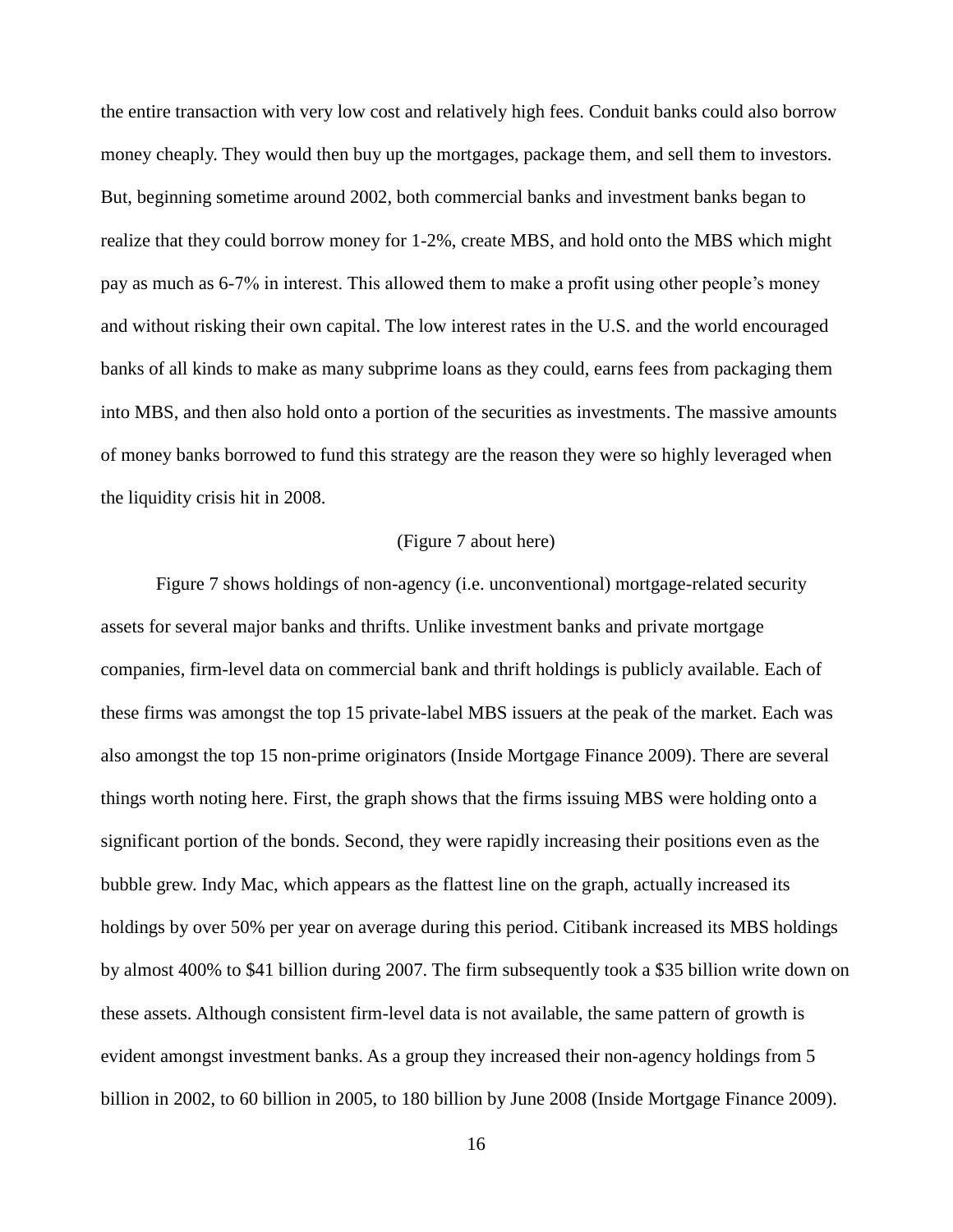#### *The Housing Bubble*

The massive growth of unconventional mortgage securitizations fueled and fed on an unprecedented housing price bubble during this period. 2000 will be remembered as the year of the crash in "dotcom" stocks. As that crash began, the Federal Reserve, in response to the crash essentially lowered interest rates to zero. Their actions were met by similar actions in central banks around the world. The Federal Reserve did this to make sure that there was substantial credit in the economy and that lending would continue. But, the unintended effect of lowering interest rates so far was that it encouraged the housing bubble in the U.S. The rapid rise of that bubble was astonishing: mortgage origination rose 400% in four years. Prices followed a similar pattern. That the Federal Reserve knew this and did not take any actions to stop it is one of the critical facts to be explained. Alan Greenspan has testified that he did not believe this was a bubble because housing prices are a local affair in the U.S. Hence a house in Boston is not substitutable for a house in Phoenix. There were in fact quite a few markets like Atlanta and Denver that were experiencing population increases without concomitant price bubbles.

But what his analysis chose to ignore was the role of securitization in creating causally linked bubbles in many markets. A good deal of research suggests that the cheap interest rates across the country and strong demand from investors in the secondary market encouraged banks to pump as much credit into housing markets as they could (e.g. Mian and Sufi, 2008; Herbert and Apgar, 2010). Bankers could borrow money at around 1% and loan it at 5-7%. Where housing was scarce and population was growing, prices rose and this encouraged banks to focus on those markets. This in turn encouraged further price increases as borrowers could use plentiful credit to bid up prices. After investment banks convinced the SEC to allow them to take on greater leverage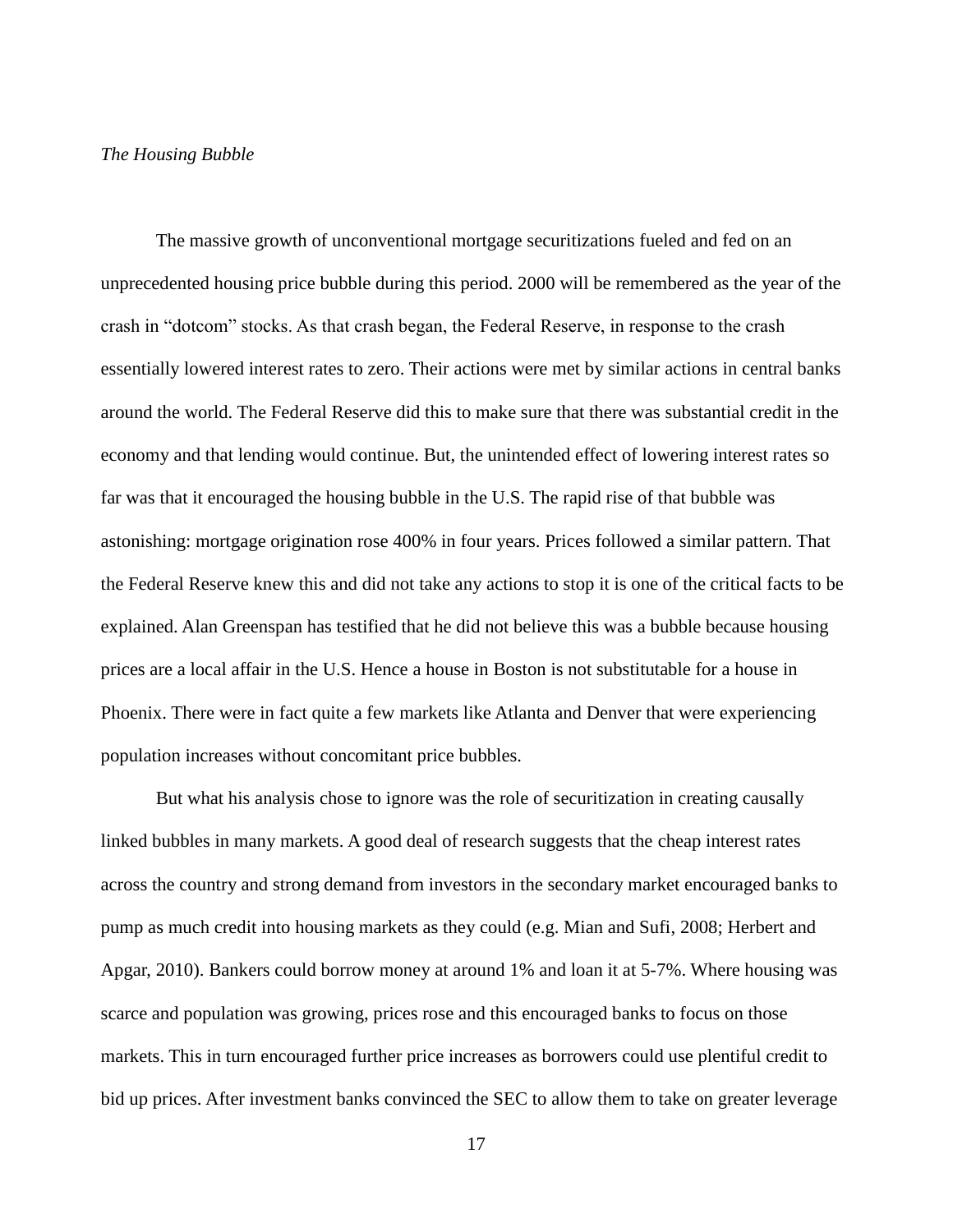in 2004, they dramatically increased the amount of sub-prime credit being pumped into zip codes where housing prices were rising (Nadauld and Sherlund 2009).

Part of the reason banks focused on these markets is that the upward price trends fit the models used by the banks and credit ratings agencies to gauge default risks. MBS issuers could attain safer credit ratings for securities by including in them a larger proportion of mortgages from zip codes with high price appreciation since these were thought to be less prone to default. Subprime securitization thereby fed itself forward in the aggregate as the aggressive provision of credit in selected markets helped further inflate prices. All of the top thirteen subprime MSAs by this metric were located in the boom states of Arizona, California, Florida, and Nevada. Housing markets in these states effectively became linked through the common strategies banks adopted towards them. It is not surprising then that Arizona, Florida, Nevada, and parts of California turned out to be ground zero of the subprime lending boom, the housing price bubble, and the subsequent the foreclosure crisis.

# *The bubble pops and defaults rise*

The precipitant of the meltdown was the busting of the securitization-fueled housing bubble. Slowing house appreciation led to rising mortgage defaults, which in turn led to far larger than expected losses on mortgage-backed securities (Mayer, Pence and Sherlund 2009). The stall in housing prices activated all the latent risks of subprime lending which the persistent rise had repressed. We have already detailed the link between the peaking of the housing bubble and the rise in defaults as well as its regional concentration. We have also shown how defaults were concentrated within the subprime segment which had grown rapidly from 2003-2007.

The more fundamental reason subprime mortgages were at the epicenter of the rising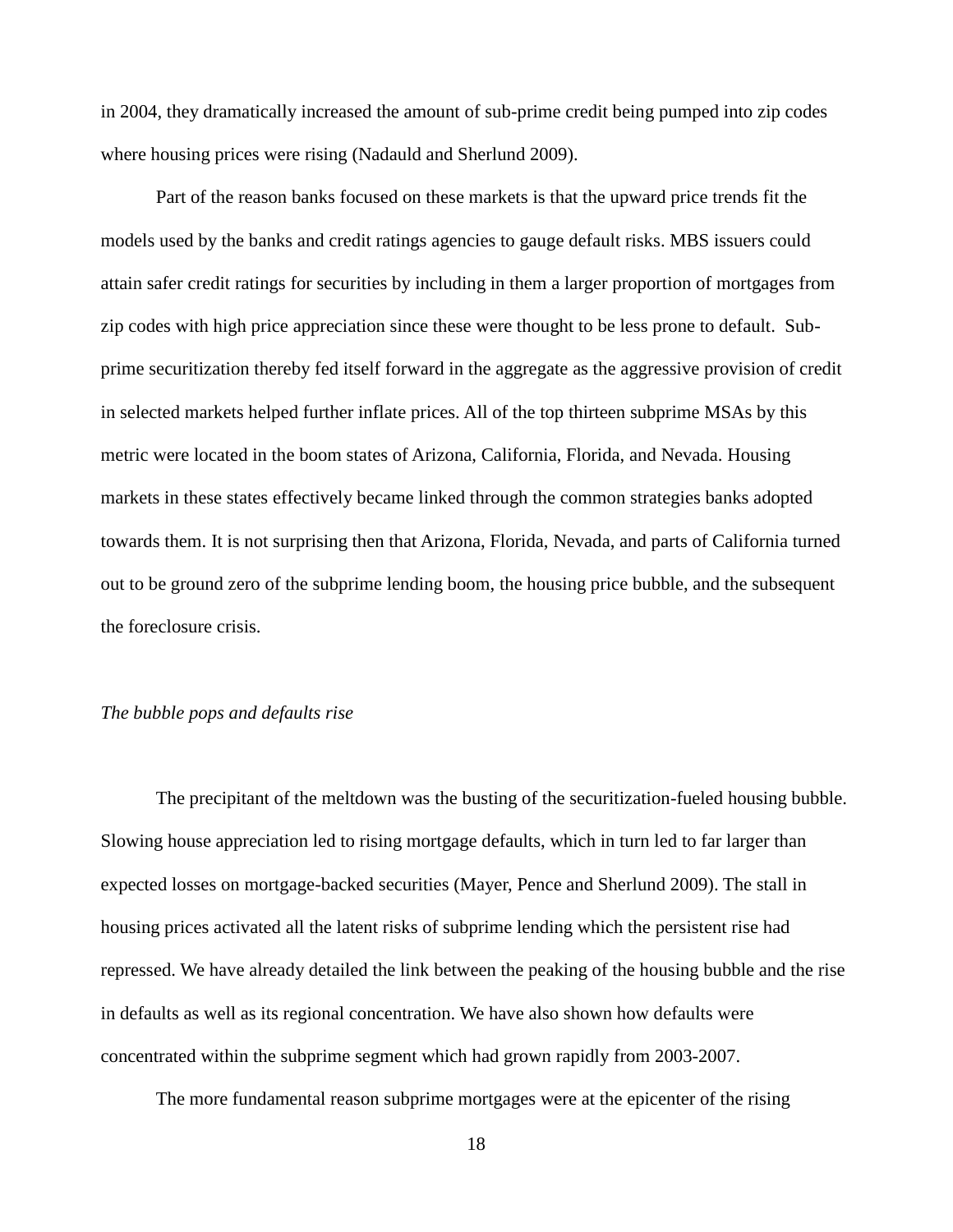defaults in 2007 derives from the fact that their basic design was predicated on a housing bubble. Traditionally the rationale for subprime loans was that borrowers with impaired credit could get a loan at a relatively high rate for a few years, build their credit with steady payments, and then refinance at a better rate. In other words, it was risk-based pricing for under-served borrowers who needed credit but were considered risky by financial institutions. But as the bubble grew, the underlying logic and structure of subprime loans became less about building borrowers' creditworthiness and more about making speculative bets on the housing market (Gorton 2008; Davis 2009).

The structural correlate of this shift was the increasing use of hybrid adjustable-rate mortgages (hereafter, ARMs) (Mayer, Pence and Sherlund 2009, p.31). Hybrid ARMs became popular because lenders could sell more loans by charging less interest initially. But two-year "teaser" rates on 2/28 ARMs were not simply a predatory marketing ploy to draw uncanny consumers and then lock them into high rates. Lenders were willing to bet that house prices would continue going up in the short-term, offsetting other credit risks and justifying a somewhat lower initial interest rate. Borrowers could then refinance using quickly accumulated home equity before the mortgage reset to the higher adjustable rate. This incentive to refinance every two years is why approximately two-thirds of subprime originations from 2000-2006 were refinances rather than new purchases.

Once housing prices stopped appreciating, however, the design of subprime loans made them especially prone to default. Borrowers who had been promised they would be able to refinance in two years suddenly found it much more difficult to do so once the downturn spurred lenders to rapidly contract subprime credit availability. Instead of the lower payments that had been anticipated, borrowers instead faced a reset shock as their monthly payments ballooned to the higher adjustable rate (Demyanyk and Van Hemert 2009). Thus the fact that defaulting subprime loans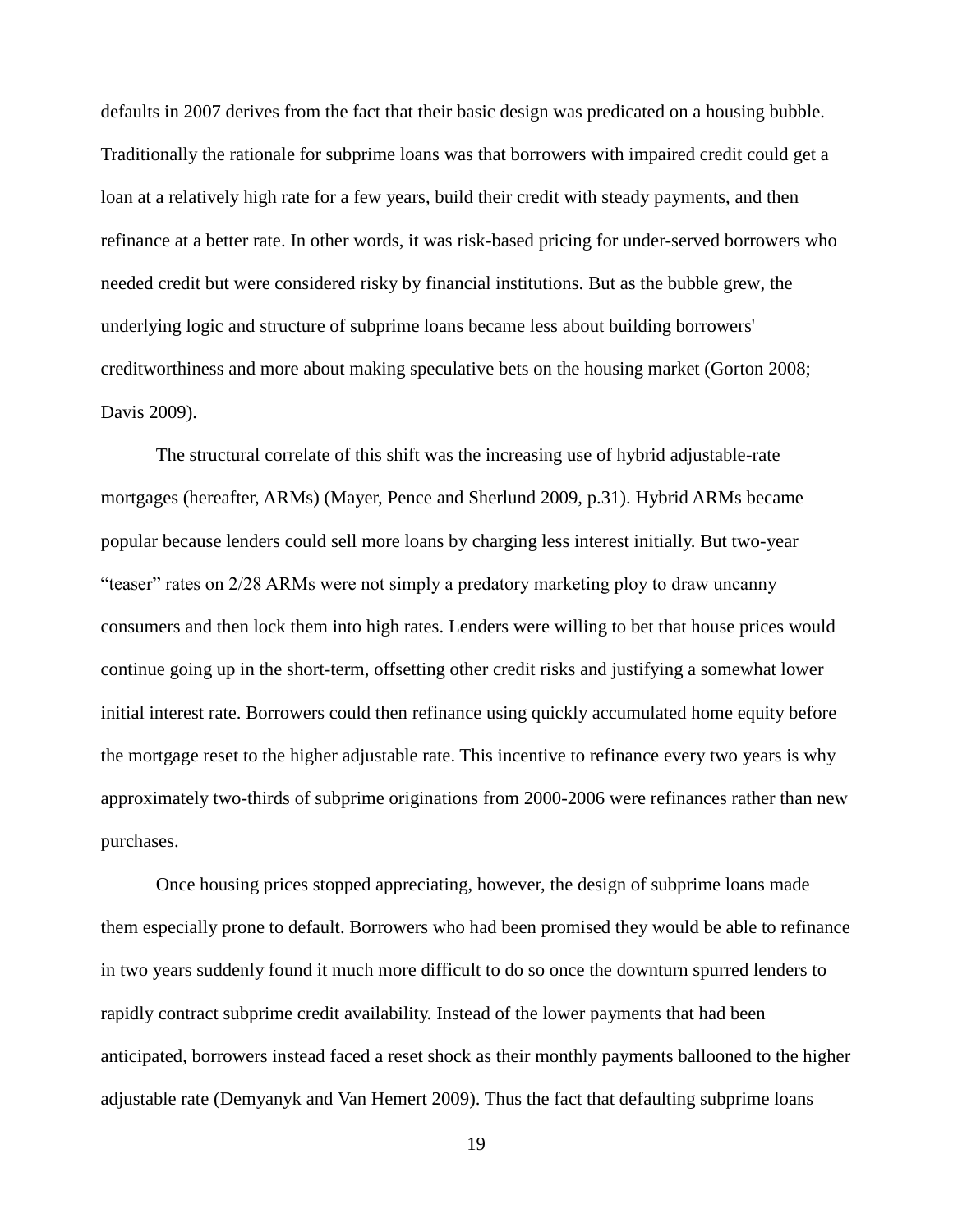sparked the financial crisis was due not only to the heightened risk profile of subprime borrowers, but the fact that subprime ARM loans even more than others were built on a bubble that could not last.

# *Financial Meltdown*

The massive growth of nonconventional mortgage securitization had spread at least \$3.8 trillion of assets directly linked to these mortgages to financial institutions around the world by the beginning of 2007. Nonetheless it is clear that the markets, the credit ratings agencies, regulators, and most of the large banks all registered comparatively little response when housing prices started to stall out and mortgage default rates began to rise in late 2006. Several large banks such as Merrill Lynch and Citibank continued expanding their non-prime businesses aggressively during the first two quarters of 2007. In March of 2007 Fed chairman Ben Bernanke stated in congressional testimony that "at this juncture, the impact on the broader economy and financial markets of the problems in the subprime market seems likely to be contained." The credit ratings agencies also continued to maintain an implausibly upbeat outlook through the first two quarters of 2007.

Only after they faced widespread mocking on the financial blogosphere, congressional questioning, and an overall crisis of legitimacy did the agencies take serious steps to adjust MBS bond ratings to reflect the deteriorating conditions in the mortgage market. Their reasons for reticence were clear. First, they had a vested interest in hoping the situation would improve since their reputations and significant portion of the revenues rested on a strong MBS market. Second, they knew what downgrades would mean. Moody's CEO Raymond McDaniel justified its cautious approach to downgrades, noting that "because we are an influential voice, we can create a self-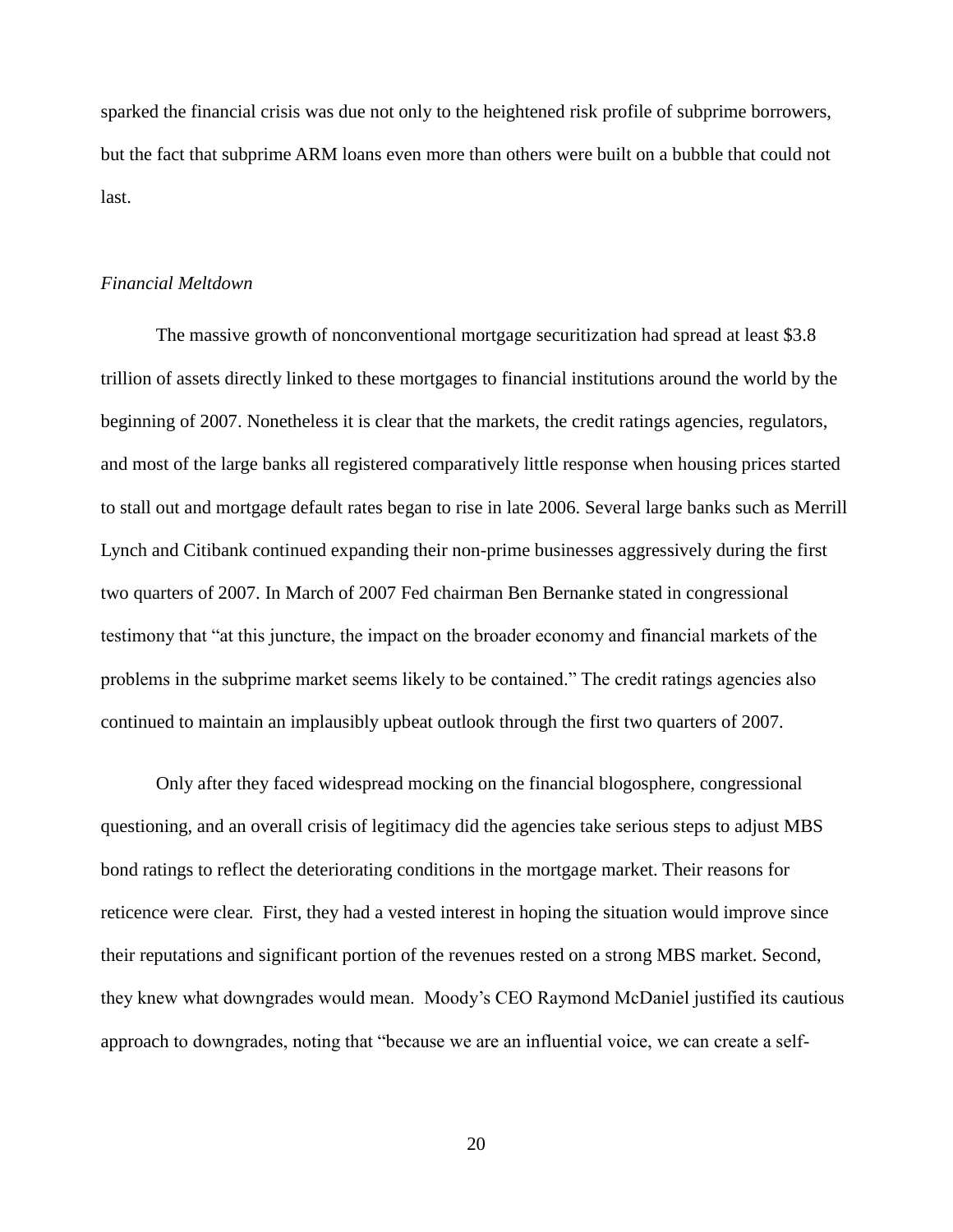fulfilling prophecy by saying that there are risks in the market ahead of those risks being revealed" (Bloomberg 2007).

By July of 2007, credit supply for non-prime mortgages ground to a halt as secondary market demand plummeted and banks became weary of the quickly weakening housing market. The volume of subprime originations declined by 90% between the first and second half of 2007 (Inside Mortgage Finance 2009). The drying up of credit to fund non-prime originations began hampering attempts by borrowers with adjustable rate mortgages – even those whose houses had not yet declined in value – to refinance before their mortgage got reset to a higher rate. It also imperiled the business of large mortgage specialists like Ameriquest and Countrywide and began eating into the revenue streams of the commercial and investment banks which had come to rely on fee revenues from their vertically integrated mortgage finance franchises.

Bond defaults were initially concentrated amongst the lower-rated equity tranches that were the first in line to lose in the event of revenue losses. But the rising tide of subprime delinquencies and foreclosures soon put pressure on the supposedly safe "AAA" tranches as well. Figure 8 shows weekly counts of negative credit actions taken by one of the big three ratings agencies against nonagency MBS and mortgage-related CDOs. Aside from a few small blips of activity in April and July of 2007, there were few downgrades on MBS until they increased rapidly in September.

# (Figure 8 about here)

The downgrade plot's resemblance to a seismograph image is apt. Each round of mass downgrades sent tremors through the financial system. The significance of credit downgrades was that they forced leveraged banks that had taken loans to buy MBS to either pay off those loans or post additional collateral with their creditors. This was because most of their loans contained covenants that required them to increase their capital investment if bond prices fell or the credit rating on the MBS collateral was downgraded. The problem, however, was that most banks were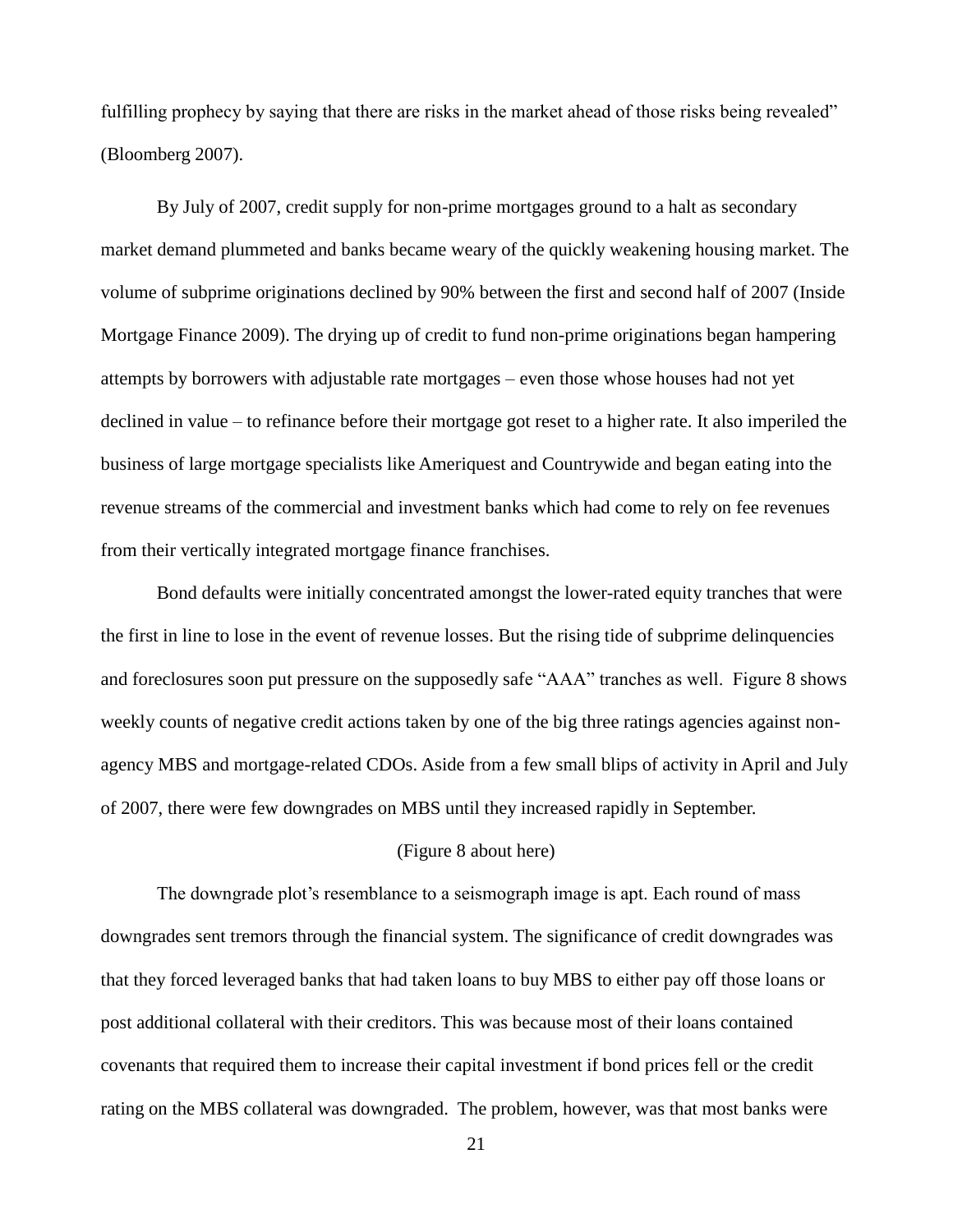already very highly leveraged and eventually found it impossible to raise enough capital to cover their loans. This was the link between the implosion in the mortgage market and the freezing of the credit system.

While the financial meltdown emerged from a novel configuration of forces, it spread in the relatively straightforward mold of a classic banking panic. Lenders made calls on collateral, and the entities that had become highly leveraged in order to buy MBS suddenly found themselves in a liquidity crisis, unable to raise funds to cover debt backed by assets whose value was rapidly plummeting. This process first played out within the so-called shadow banking system of special investment vehicles, which were usually linked to a larger institution but funded themselves through short-term debt. As the price of their MBS and CDO assets fell, they needed cash to post as collateral with creditors, but since the credit markets were weary of extending them emergency money, they generally had to be rescued by their parent firms and placed back on the parent's balance sheet.

Two hedge funds affiliated with Bear Stearns were the first major shadow banking institutions to fail in July of 2007. A similar crisis soon afflicted Citigroup, which would take over \$55 billion in write downs on mortgage-related assets (Bloomberg 2008). The problem, as Gillian Tett (2009) and others have dramatically documented, was that the elaborate system of accounting vehicles banks built to hide their leverage from regulators and the elaborate network of credit default swaps they created to hedge their risks, made it impossible for the market to discern which banks were exposed to the "toxic assets." The financial crisis escalated throughout the summer of 2008 in spite of efforts by the Federal Reserve to make emergency capital available.

It is useful to look at what happened to the top banks that were leaders in the mortgage securitization business circa 2005. Seven of the ten largest subprime lenders in 2005 are either out of business or absorbed by merger. Eight of the ten top subprime MBS issuing firms in 2005 are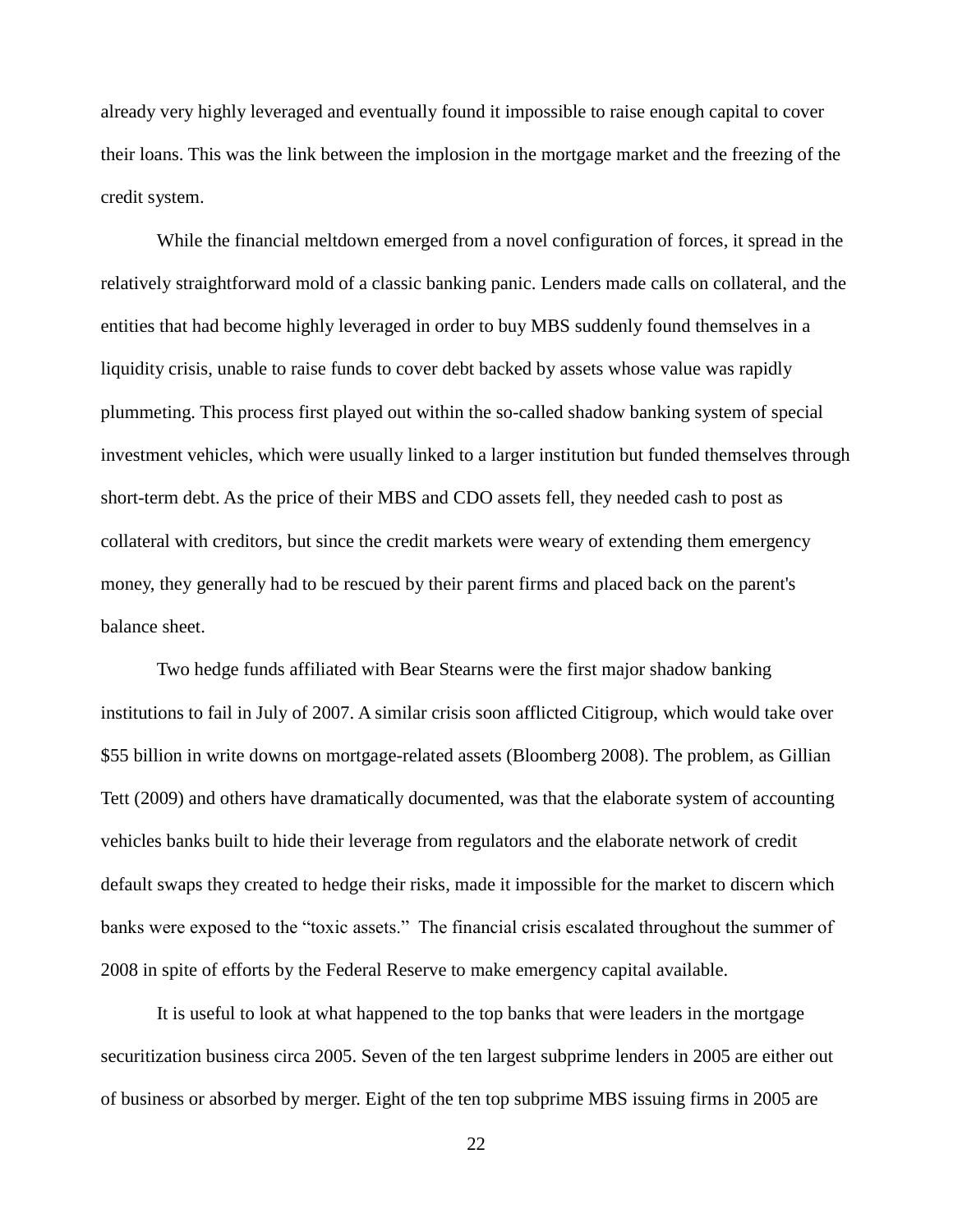either out of business or merged into other entities. The collapse of the subprime market essentially wiped out all of the firms that had grown large on that business. The big investment banks at the core of the subprime MBS market no longer exist with the exception of Morgan Stanley and Goldman Sachs. Citibank, Bank of America, JP Morgan Chase and Wells Fargo have emerged as large conglomerate banks having absorbed many of the subprime losers, while both Goldman Sachs and Morgan Stanley have reorganized themselves to become commercial banks. Most of the institutions that survived only did so on account of the TARP bailout and most took massive write downs on MBS assets. .

### *Summary*

Based on the preceding discussion, we would argue that the proximate causes of the crisis can be found in two shifts in the structure of the mortgage finance field. First, the easy credit available to all forms of financial investors after 2000 meant that money could be made by borrowing money at a low interest rate and then turning around and buying MBS. This process of leveraging was the core strategy of banks and many other financial institutions. Investors worldwide who were not leveraged were also searching for higher, but safe returns and American mortgages looked good to them. These strategies brought all of the major banks aggressively into mortgage securitization, and brought mortgage securitization to the center of the financial sector. It also made the financial position of these firms especially sensitive to the credit markets that would become negatively impacted by the core of the market, along with millions of households and the rest of the American economy.

The second cause (which is not well understood) is as important as the first. By 2004, there were simply not enough prime or conventional mortgages left in the U.S. to package into MBS. The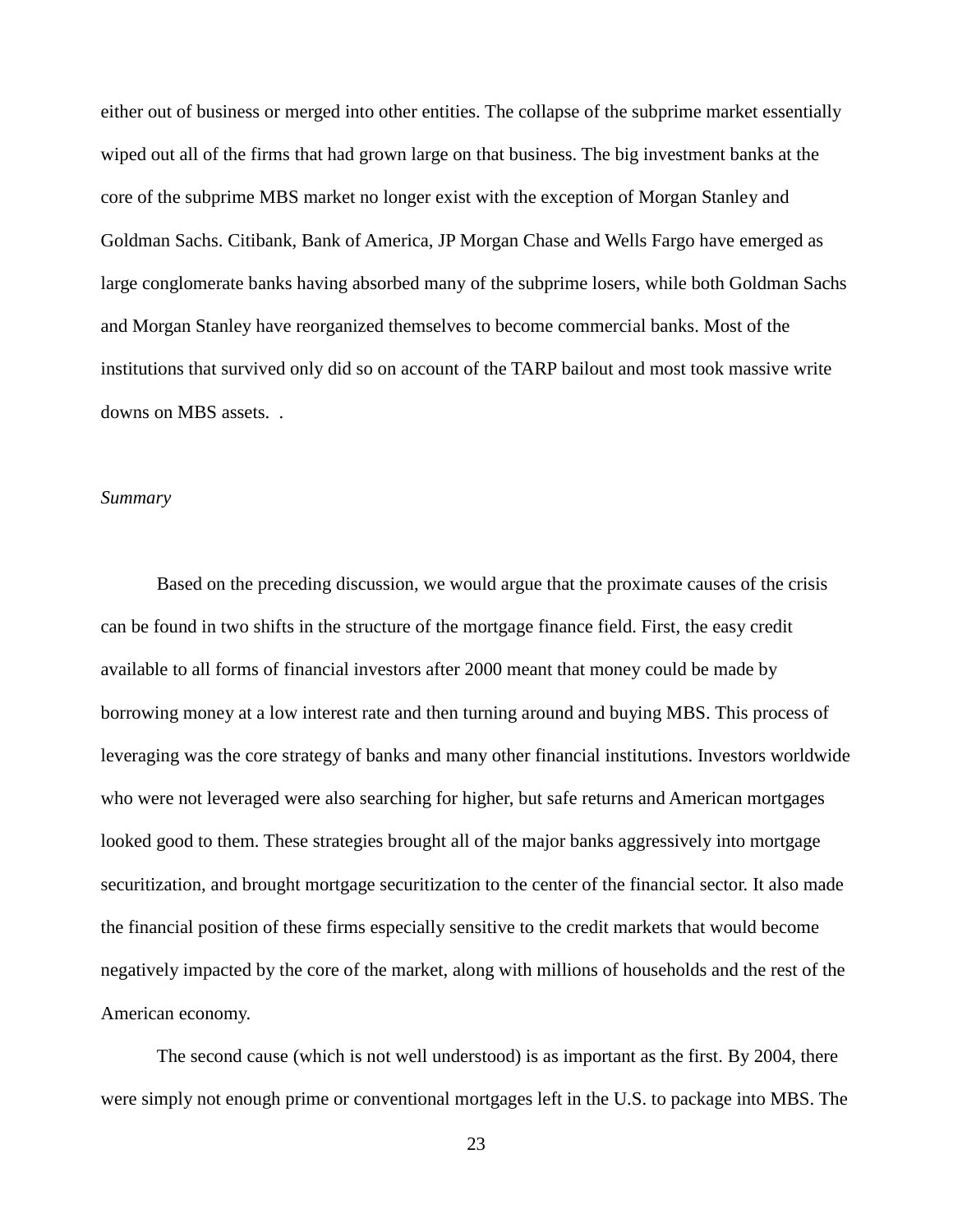steep decline in mortgage originations after 2003 reflected neither weakness in the housing market nor slackening demand from the secondary market. Rather, a saturated prime market and an interest rate hike led to a significant drop off in the refinancing activity that had driven the 2003 boom. So, while those who had money to buy MBS were looking for product, those who were originating and packaging MBS lacked enough to sell them. This meant that there was a huge incentive to increase the number of mortgages. This incentive sent loan originators looking for new mortgage markets to feed the securitization machine and led to the rapid growth of the subprime and Alt-A markets. The aggressive pursuit of those markets by banks of all kinds has led us to the current situation. The main role that regulators played was to refuse to intervene into these markets. The Federal Reserve was dominated by people who believed that in spite of this dangerous shift in the market, market actors would not take on too much risk. We now know this was wrong. The evolution of banks' strategies since the early 2000s had left them highly leveraged on assets which were largely junk.

### **Myths and Half-Truths**

While it is early to develop any comprehensive explanations of why the meltdown occurred, already several conventional wisdoms have emerged. In this section we evaluate several oftrepeated arguments about the mortgage meltdown and show that they are inconsistent with key pieces of evidence.

## *Perverse Incentives and the "Hot Potato" Theory*

One of the most oft-repeated conventional wisdoms about the crisis is that it happened because of misaligned incentives in the securitization process. This is often known as the "originateto-distribute hypothesis," or, more colloquially, the "hot potato" theory. This explanation argues that cunning actors securitized risky subprime mortgages and then sold them off to unwitting investors who could not possibly understand the risky assets contained within their opaque structures.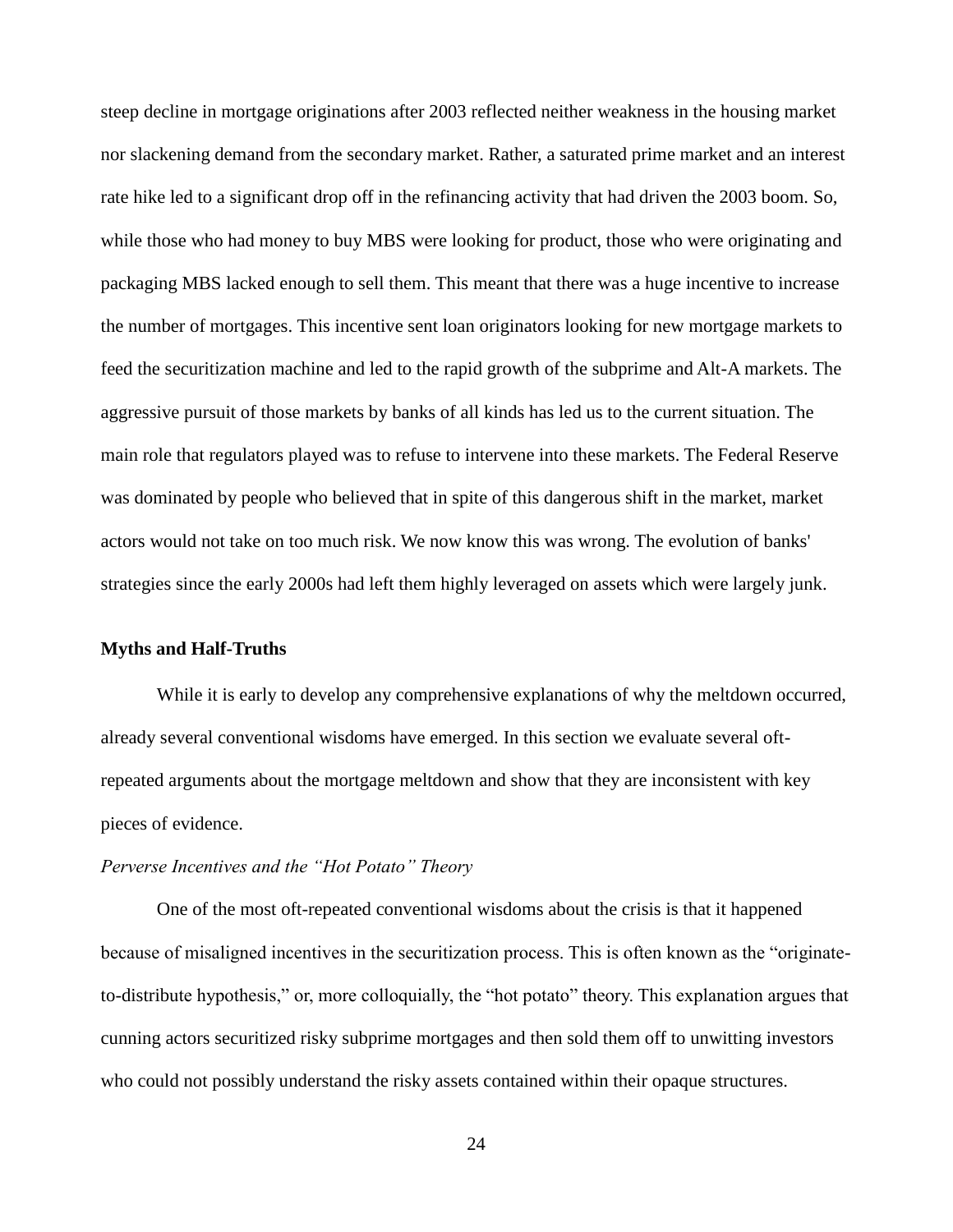The originate-to-distribute hypothesis attributes systemic risk to perverse transactional incentives: Mortgage brokers and originators had an incentive to engage in reckless and fraudulent underwriting since they were selling loans off to an MBS packager and hence had no interest in assuring the borrower's long-term ability to repay. MBS packagers in turn had little interest in monitoring the underlying quality of the bonds because they were selling these assets off to investors (e.g. Purnanandam 2009). This incentive-based analysis of the crisis forms much of the conventional wisdom underlying current regulatory reform proposals, for instance the provision in the pending Senate bill that would require issuers of securitized assets to retain at least 5% of the credit risk.

Gorton (2008) has argued that the originate-to-distribute model, which focuses on the securitization process as such, is over-determined because it fails to identify the roots of the crisis in particular features of subprime mortgages. More fundamentally, our data shows that most of the premises of the originate-to-distribute thesis turn out not to be true. First, the actual structure of the mortgage securitization industry differed from that presumed by the theory. The pursuit of vertical integration by the large MBS producing firms meant that as the bubble grew banks were increasingly originating, packaging, underwriting, and servicing MBS in-house rather than passing risk along a value chain of market transactions. We document this trend more thoroughly elsewhere (Fligstein and Goldstein 2010). Second, as shown in figure 3 above, the idea that MBS issuers did not hold onto the bonds turns out to be a myth. MBS producers aggressively marketed risky assets to investors all around the world. They also retained a considerable portion of the assets themselves, largely because they were yielding high short-term returns.

The fact that the firms most deeply involved in the production of risky MBS also retained such a significant portion of the assets (and often went bankrupt as a result) casts doubt on the notion that the crisis occurred because they were strategically selling the riskiest assets to unwitting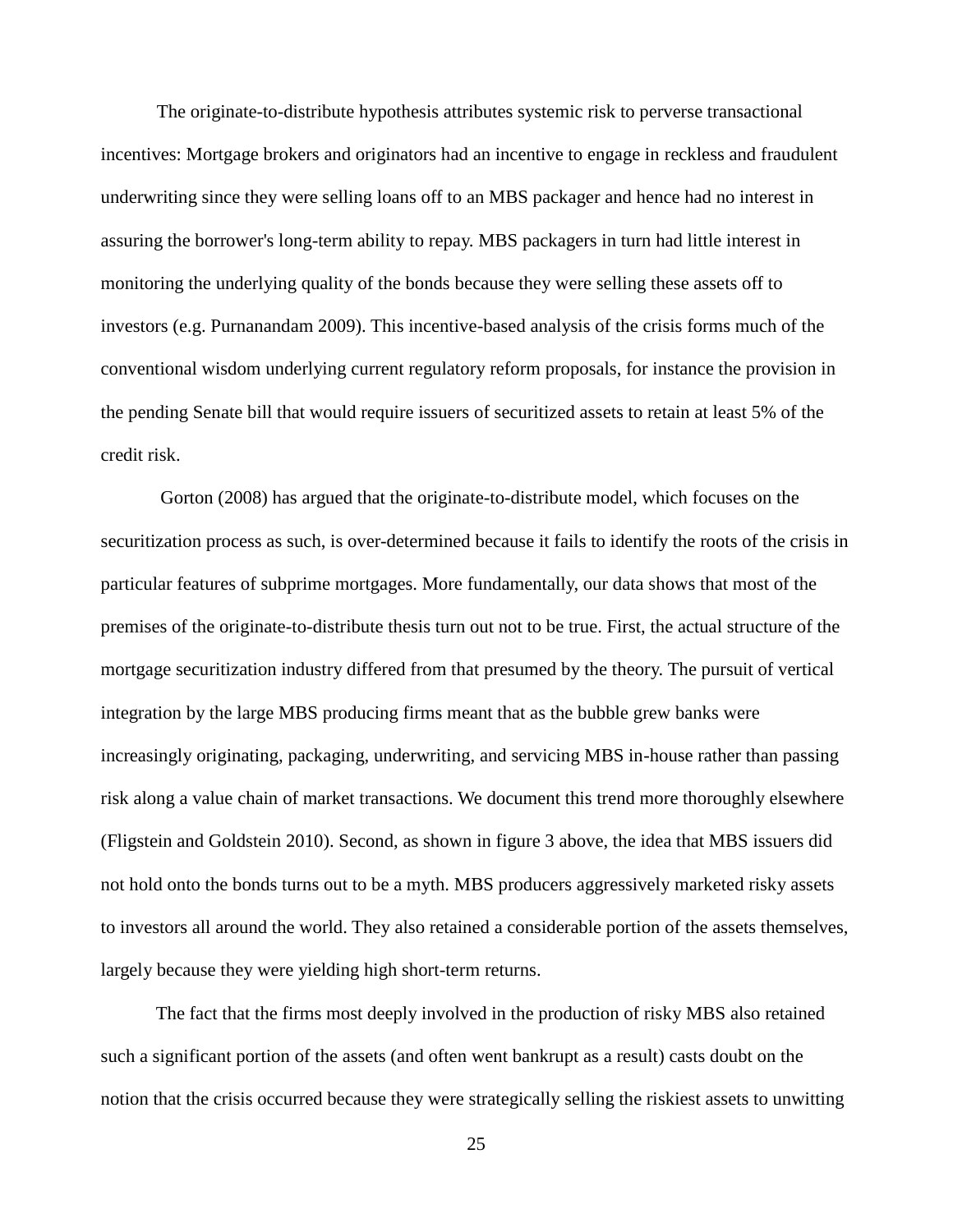investors. With the exception of Goldman Sachs and to a lesser degree, JP Morgan, all of the large banks involved in the production of risky MBS continued to hold significant positions on these assets until the very end. Rather than a scenario in which systemic risk was created because each actor was strategically fleecing the next guy down the line, the data is more consistent with an imagery of collective delusion amongst almost all the actors at the core of the market. The key players knew it was risky, but they thought they could control their risks through ploys like quasiinsurance in the form of CDSs. And they were making untold profits in the meantime.

What about the idea that underwriting standards were declining and investors who bought mortgage backed securities from investment banks could not know how risky the underlying loans were? Evidence of declining underwriting standards during the 2000s is mixed. There are two sets of information about loan pools: the "hard" reported characteristics such as FICO scores and loan to value ratios, and "soft," "unobservable" information such as a borrower's true income in cases of stated-income loans (so-called low-documentation or liars' loans). The soft information is often referred to as unobservable characteristics since it is not seen by securitizers, ratings agencies, or investors. There is little evidence of systematic declines in observable characteristics within various mortgage segments (sub-prime, Alt-A, etc.). But there is also evidence that declining underwriting standards were rendering loans riskier than the hard information would suggest. The use of lowdocumentation loans expanded considerably as the bubble grew, particularly in the Alt-A segment. Studies have found that these low-documentation loans ended up defaulting at a significantly higher than their observable characteristics would predict. (Mayer, Pence, and Sherlund 2009). This implies that declining underwriting standards were making mortgage loans ever-riskier as the boom grew, and that they were doing so in a way that was unobservable by investors and credit rating agencies.

But pinning the crisis on such factors as fraudulent underwriting and increasing use of low-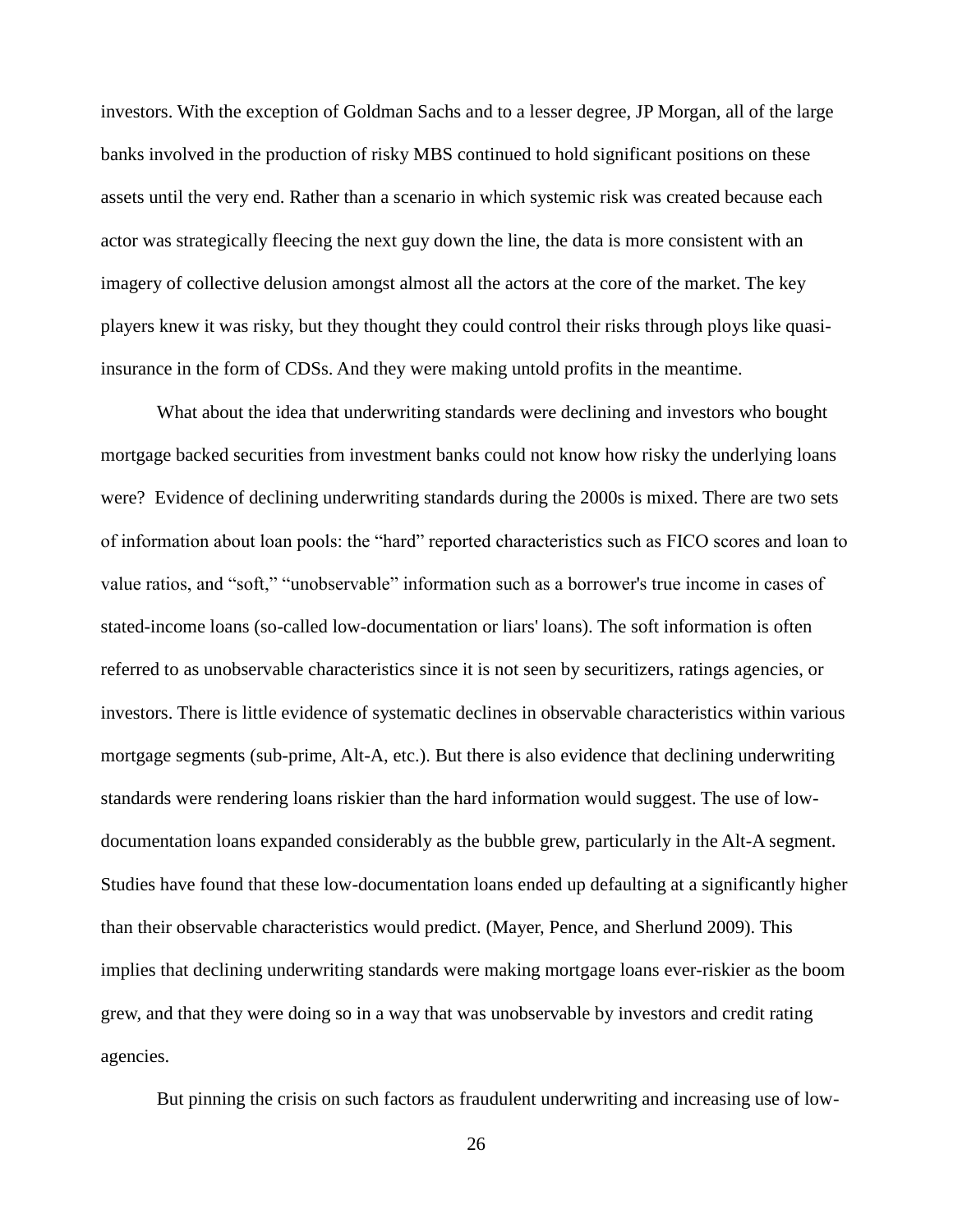documentation loans elides the fact that the observable information itself told a very risky story. When a conduit bank wants to issue an MBS, it has to file a prospectus with the SEC that includes information on the loan collateral. These prospectuses are public information and can be accessed via the web in a few clicks of a mouse. Here we briefly examine the information contained in the prospectus for a typical subprime MBS issue during the height of the bubble: GSAMP Trust 2006- NC2. Interested readers can go online to the SEC and find this at

[http://www.sec.gov/Archives/edgar/data/1366182/000112528206003776/b413822\\_424b.txt.](http://www.sec.gov/Archives/edgar/data/1366182/000112528206003776/b413822_424b.txt) There were 3,949 subprime mortgagees in the trust worth \$881 million. 43.4% were used to buy a new house while the rest were re-financing of existing loans. 90.7% of the mortgagees were going to live in the house. 73.4% were single-family dwellings and the rest were condominiums. 38% of the homes were in California and 10.5% in Florida. The average borrowers had a FICO score of 626. 31.4% had a score below 600, 51.9% had a score between 600-660, and only 16.7% had a score above 660. The ratio of total debt to income was 42% in the whole set of mortgages. About 79% of the bond offering was rated "AAA", the highest ratings. Less than 5% were rated "B" which should be more typical of a subprime rating.

This information is quite detailed and it was readily available to investors. It suggests that anyone who looked over the prospectus would see that the underlying mortgages in GSAMP 2006- NC-2 were quite risky. In our view the problem was not so much that origination practices were surreptitiously rendering subprime loans even riskier than they appeared. Rather, the problem was that risky mortgages were becoming vastly more prevalent on account of banks' voracious appetite for raw mortgages to fuel their securitization machines. In this way high-risk loans came to constitute an ever-greater portion of financial assets.

### *Financial Engineering and Instruments of Mass Destruction*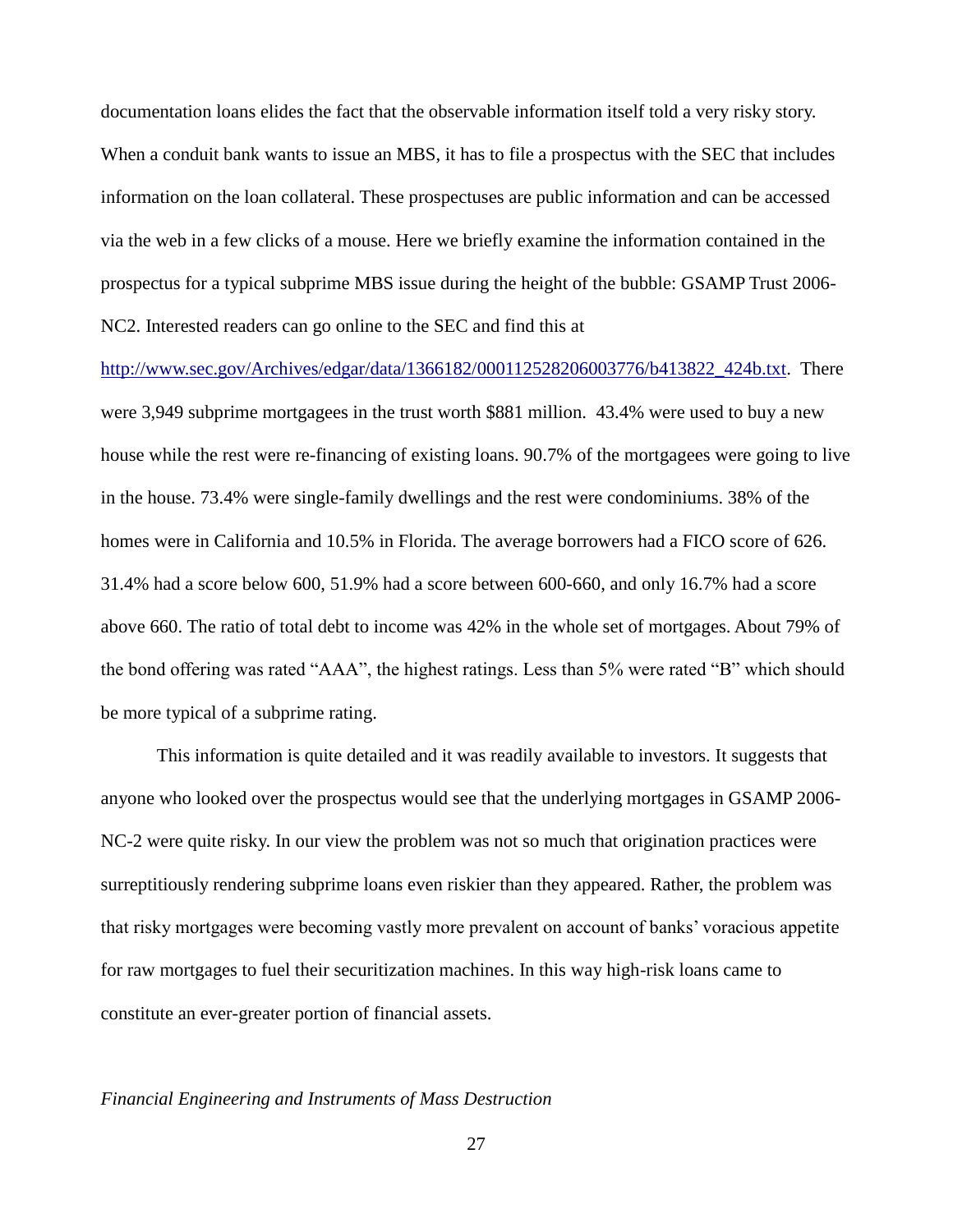Another explanation of the crisis focuses on the role of financial engineering innovations and the rise of exotic, highly complex financial instruments. For instance, Mackenzie writes that "The roots of the crisis lie deep in the socio-technical core of the financial system" (2009: 10). There are several reasons why the growing complexity of financial products like CDOs may have heightened risk or served to conceal the risk of subprime MBS. Whereas standard MBS allowed issuers to construct predominantly AAA tranches from subprime mortgages, CDOs essentially allowed for a double upgrade by taking the mezzanine-level (BBB) tranches from conventional MBS securities (those tranches that were first to lose in the event of default), and repackaging them as AAA CDO tranches. One argument is that this made CDOs especially dangerous while simultaneously making them appear less risky and more palatable (e.g. Mackenzie 2009). Another argument is that CDOs were problematic because progressive layers of abstraction in instrument structures entailed a progressive loss of information (Gorton 2008).

As we have shown elsewhere, the data is not consistent with any strong argument that instrument complexity was a driving force behind the crisis (interested readers should consult Fligstein and Goldstein [2010]). Contrary to the hypothesis that financial engineering drove ratings inflation, the most highly complex and innovative CDO instruments actually displayed greater constancy in their overall ratings composition compared to B/C MBS. Data also shows that these instruments turned out to be no more dangerous than the underlying MBS on which they were built, at least as measured by the magnitude of the subsequent downgrades they experienced after the meltdown. CDOs actually tended on average to be somewhat less overrated than the B/C, Alt-A, or HEL securities. This suggests that variations in overrating were related more to the underlying quality of the mortgage debt than the complexity of the bond structure. In other words, the driving force behind the meltdown is that banks were producing trillions of dollars of MBS securities on the back of a housing bubble – not that they were doing so using ever more complex security structures.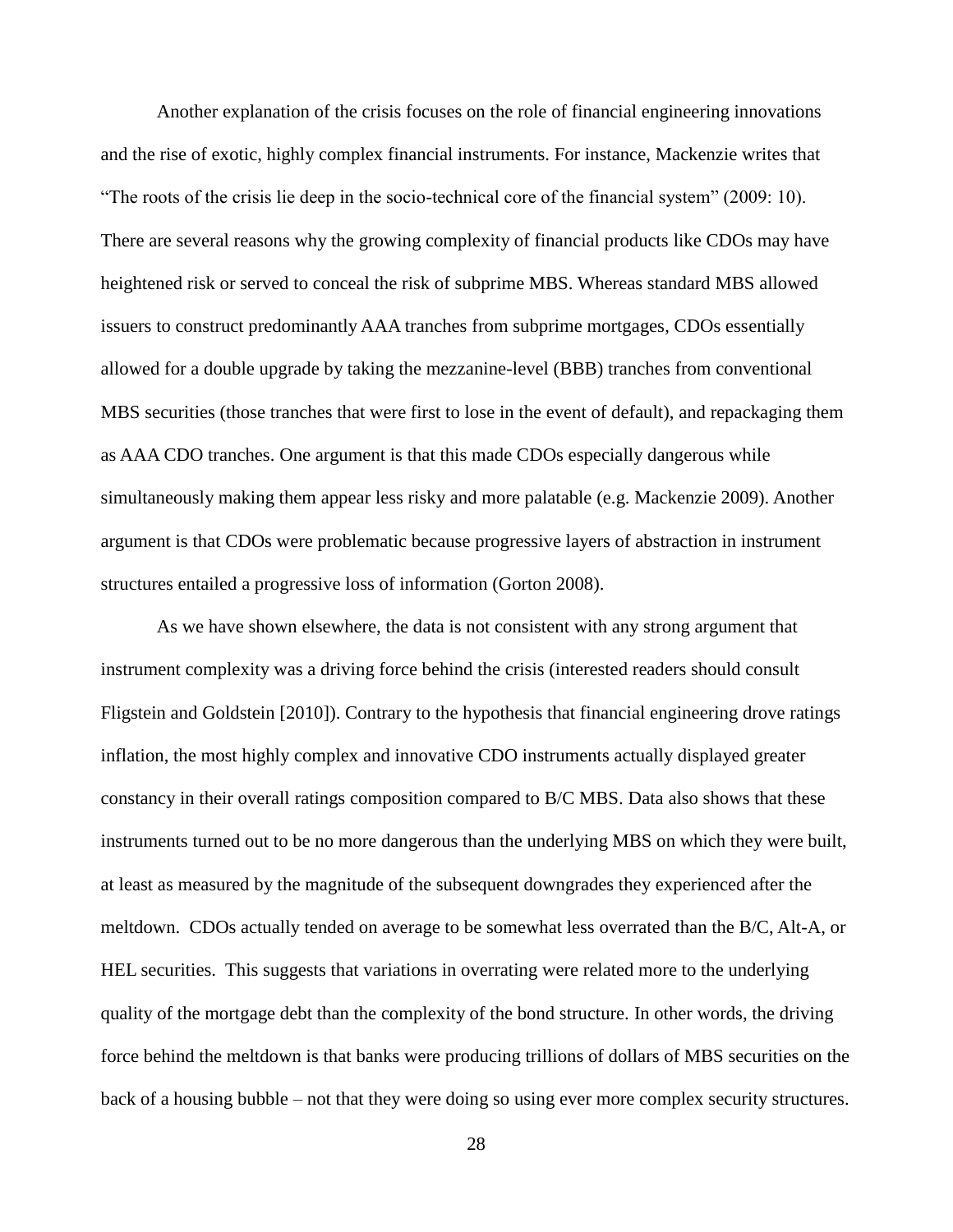Those who pin the sources of the crisis on the growth of more complex securitization structures must present better empirical evidence for how CDOs heightened the riskiness of the underlying MBS on which they were based.

### *Black Swans and Long Tail Events*

Another overarching view of the crisis is to see it as emerging from the long tail: actors underestimate the probability of rare and improbable events like a systematic drop in housing prices. We are skeptical of strong forms of this argument for a couple of reasons. First the housing bubble looked like a bubble. And it did so not merely through the haughty wisdom of 20/20 hindsight. During the height of the boom there was a great deal of discussion in mortgage finance trade journals about whether there was a bubble or merely local "bubblettes" as one commentator suggested. Zuckerman (2010) has conducted a content analysis which shows that the frequency of *discussion about a housing bubble* in the business press tracked the growth of the actual bubble. This is not a case of the blindsided herd. Moreover, the voices warning of mounting risks were not merely those of obscure contrarians. Several prominent economists including Federal Reserve Board Governor Edward Gramlich had sounded numerous warnings about the subprime bubble for several years. Even more striking is that key industry actors recognized the risks. Countrywide CEO Angelo Mozilo warned colleagues that they could all face an impending "catastrophe" during conference of mortgage industry executives at the height of the bubble in 2005 (National Mortgage News 2005, p.4). Far from being beyond the realm of normal expectations, actors at the center of the bubble (who had much to lose if it popped) recognized a crash a distinct possibility if not foregone conclusion. One important question for future research to answer is why, given this, almost all the banks continued behaving so recklessly until it was too late.

# *Conclusion*

In presenting this account of the financial meltdown, we challenge several conventional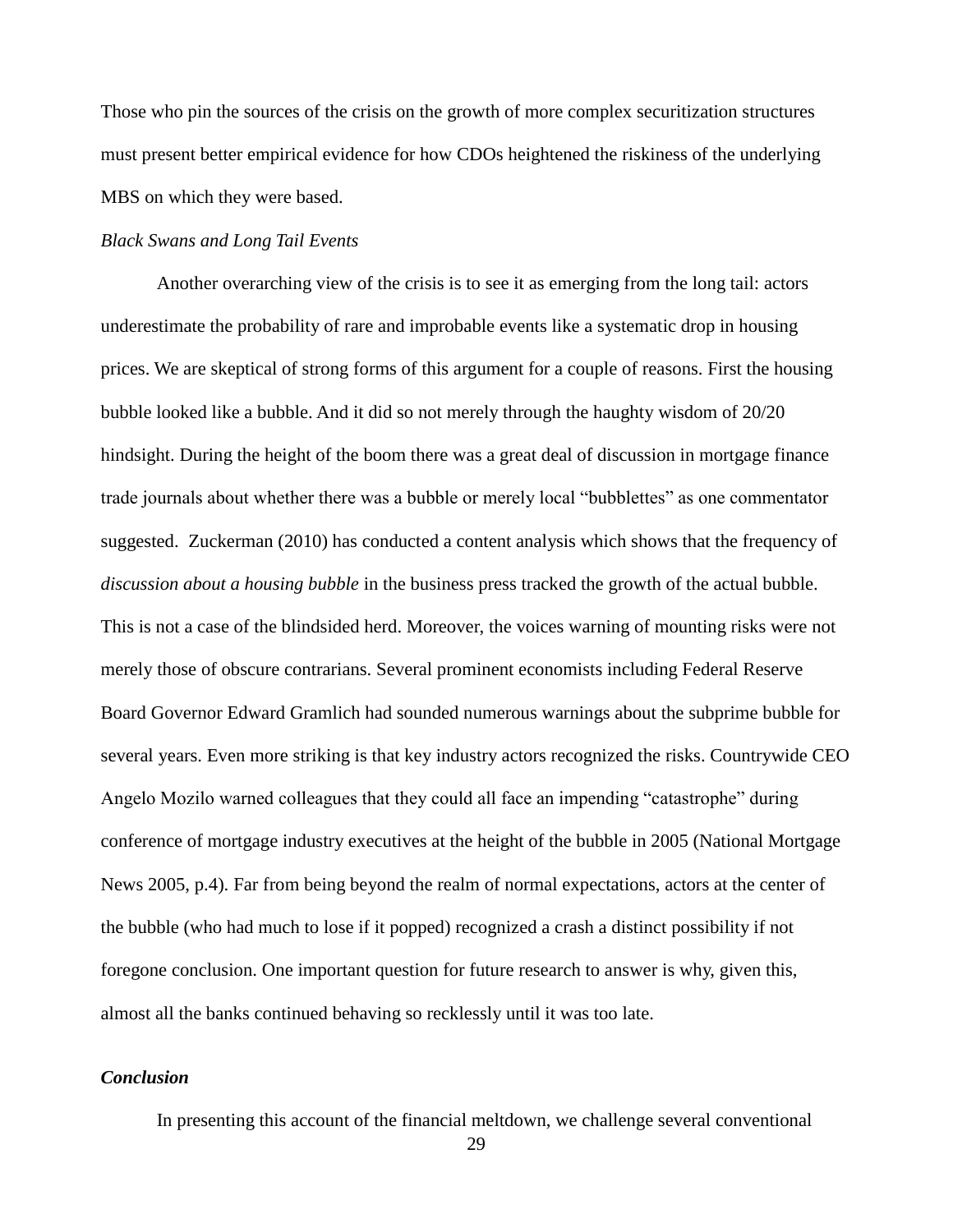wisdoms that have taken hold. So, for example, one of the "facts" that is already taken for granted by commentators of various stripes is that the banks which originated mortgages and packaged mortgage securitization never held onto the securities themselves. It is asserted that this perverse incentive made them more likely to take on larger risks since they could simply pass risk along the value chain. We show that contrary to this view, almost every large originator and packager of mortgages held onto substantial numbers of mortgage backed securities and they increased their holdings dramatically after 2001. Simply put, they believed that they could control the amount of risk they held. The result is that most of these firms are either out of business, merged into larger banks, or owned by of the federal government.

Second, we argue against the conventional wisdom that the increasing complexity and opacity of financial instruments – particularly CDOs – was a chief contributor to the MBS bubble and subsequent meltdown. We cite evidence to suggest that the most complex mortgage-related derivatives did not perform any worse than simpler ones backed by risky mortgages. Finally, a third commonly voiced myth about the MBS market is that it was highly dispersed, with too many players to control any facet of the market. On the contrary, we show that over time all of the main markets connected to MBS, the originators, the packagers, the wholesalers, the servicers, and the rating companies became not only larger, but more concentrated. By the end, in every facet of the industry 5 firms controlled at least 40% of the market (and in some cases closer to 90%). Separate market niches also increasingly condensed around the same dominant firms. As a result, the mortgage field was not an anonymous market scattered across the country, but instead consisted of a few large firms.

In the end, it was the strategies these firms pursued that created the conditions for the meltdown. Banks used cheap capital to create a bubble. Their lending strategies fueled and fed off the housing bubble, and they did so using mortgage products whose performance was premised on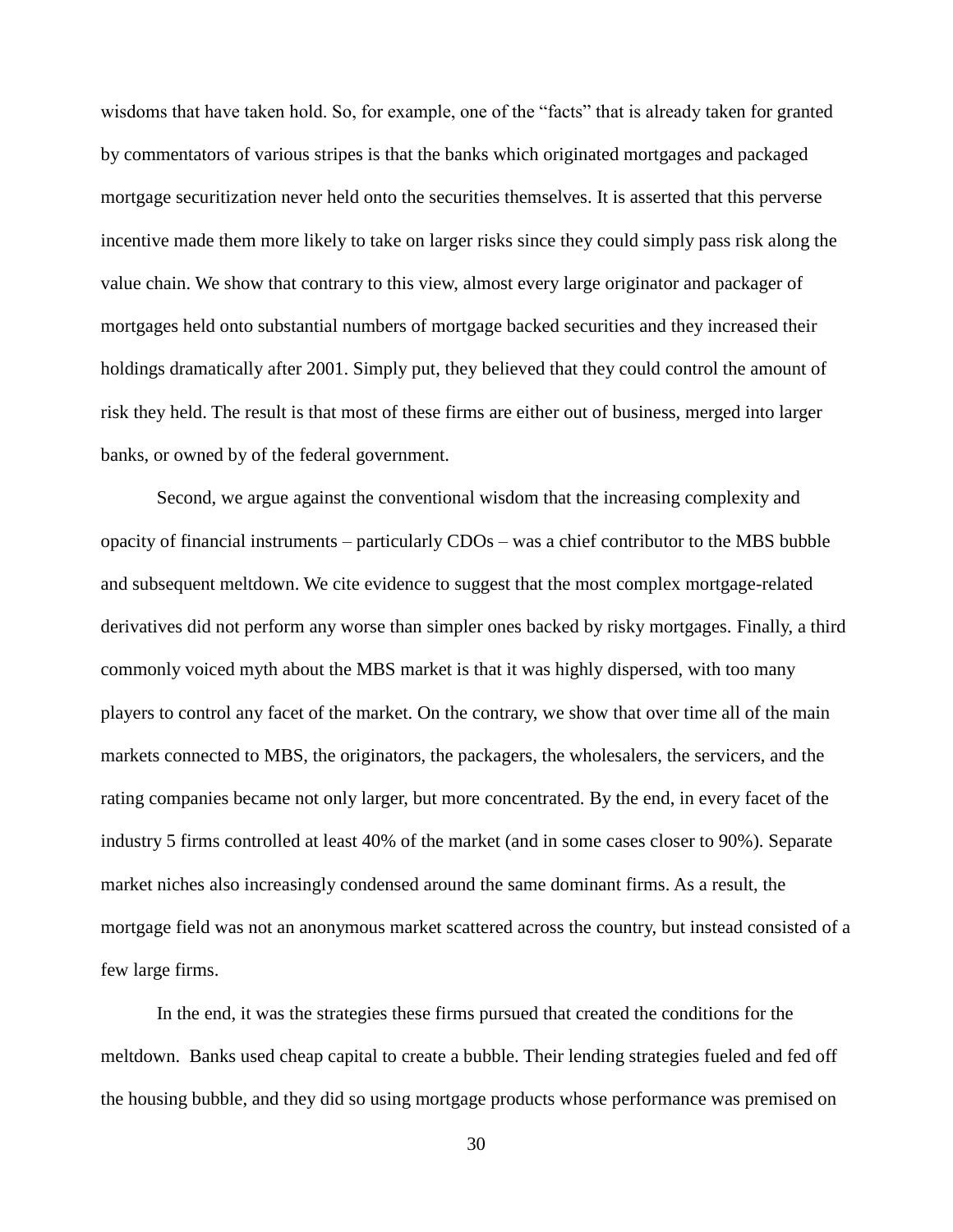continued growth of that bubble. After 2004, the financial industry coalesced around high-risk mortgage lending as their primary cash crop. Subprime mortgages, which had been an effective if sometimes shady means of extending credit availability to under-served borrowers, suddenly became a foundation of  $21<sup>st</sup>$  century financial capitalism. The complete collapse of the financial system and resulting recession have shown the folly of that strategy. What has saved the financial sector is the government takeover of the GSEs and the bailout of the rest of the banking system. The Federal Reserve now is the largest purchaser of MBS. In an ironic way, the MBS market has come full circle. The government began by attempting to stimulate the housing market in the 1960s and 1970s. They were pleased to invent and support the market and do what it took to bring in private investment.

But eventually, those banks expanded their activities into risky investments with borrowed capital. After the stock market crash of 2000, the Federal Reserve dropped interest rates dramatically. This created the conditions for a rapid expansion of the mortgage securitization market. Low interest rates gave banks access to cheap capital that they could lend to households and create MBS. It also effectively heightened demand for MBS from investors since yields on treasuries were so low. But by the end of 2003 the supply of raw mortgages had begun to run out. To fulfill secondary market demand, originator banks and conduit banks (increasingly the same people) needed to find a new mortgage market. The market they found was the subprime market, which turned out to be wildly profitable. In the end, almost all of the large players in the financial system came to own lots of MBS. The ones who did so by borrowing money cheaply found themselves in a liquidity crisis beginning in 2007.

Regulators and policymakers enabled this process at virtually every turn. Part of the reason they failed to understand the housing bubble was willful ignorance: they bought into the argument that the market would equilibrate itself. In particular, financial actors and regulatory officials both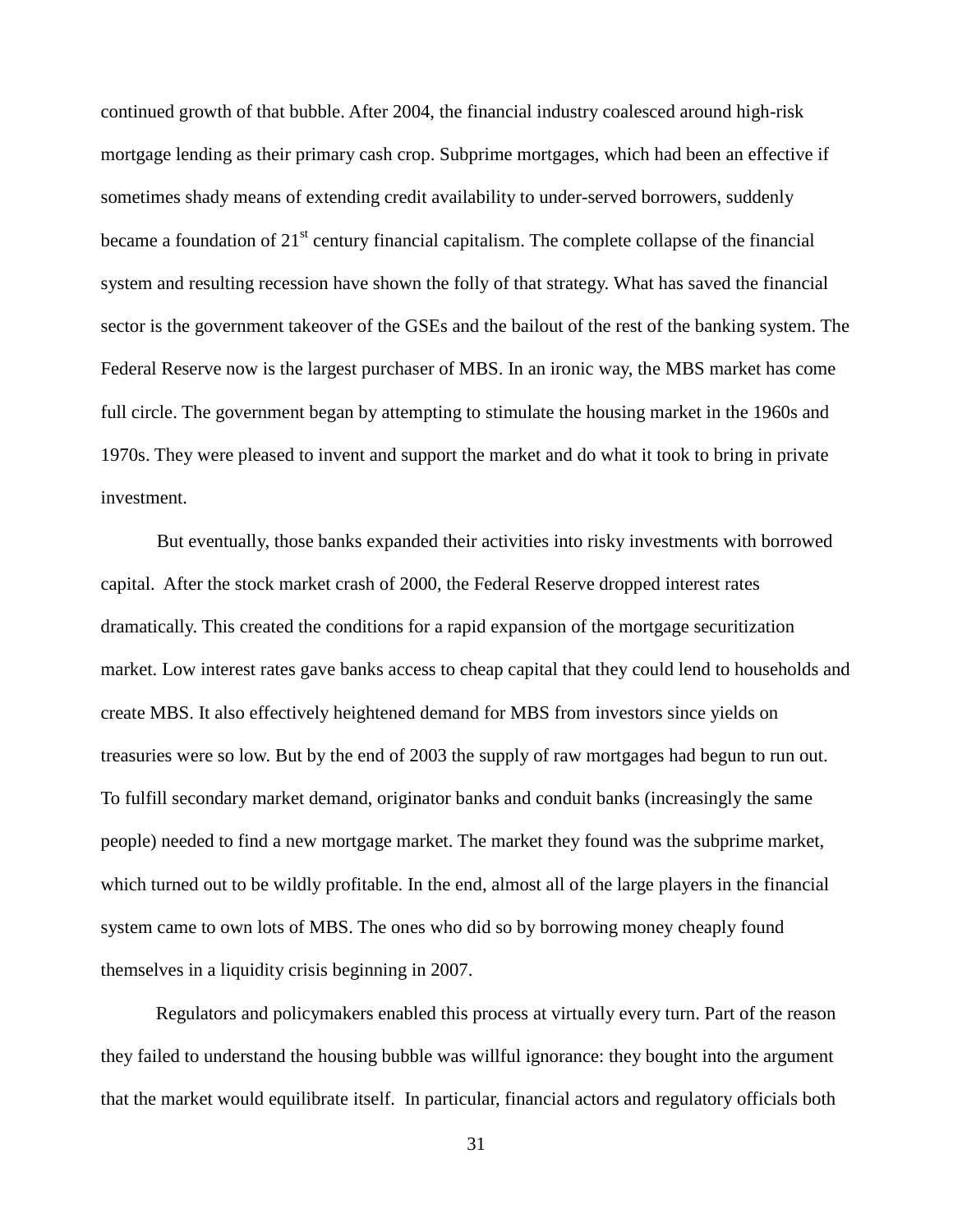believed that secondary and tertiary markets could effectively control risk through pricing. For instance, the idea that banks could buy quasi-insurance in the form of Credit Default Swaps was one of the arguments for allowing them to take on more leverage. If the market thought the risk of default was high, then the price of the CDS would reflect that risk.

But perhaps most important of all is that regulators like Alan Greenspan failed to see how the industrial-scale infusion of credit brought on by securitization linked real estate markets together in new ways. Lenders pumped easy credit into zip codes with quickly appreciating housing prices because it satisfied the assumptions built into their mortgage products. This of course further contributed to the bubble (Mayer, Pence, and Sherlund 2008; Naduald and Sherlund 2009; Herbert and Apgar 2010). As a result, housing prices that had historically been driven by local dynamics became collectively linked vis-à-vis the lending strategies of the big firms.

The basic structure of the adjustable-rate mortgages that lenders used to grow the subprime market was premised on continued house appreciation. Once the housing bubble peaked subprime ARM loans suddenly became extremely prone to default. The confluence of a downturn in housing prices with tightened credit and interest rate resets created a downward spiral. As housing prices continued to drop, many loans went underwater, meaning that the amount owed on the loan was greater than the value of the house. This in turn led to additional defaults and further downward pressure on house prices as a large number of distressed properties came onto the market.

It is no accident that this historic debacle was centered in housing finance. Securitization was first developed in this area and was most mature there. Residential real estate also held special status, allowing firms to justify risky practices as contributing to the American dream of home ownership. Perhaps most importantly, the MBS-fueled bubble was abetted by the ingrained myth that house prices always go up. When that idea proved to be wrong, the lives of millions of Americans have been tragically shattered.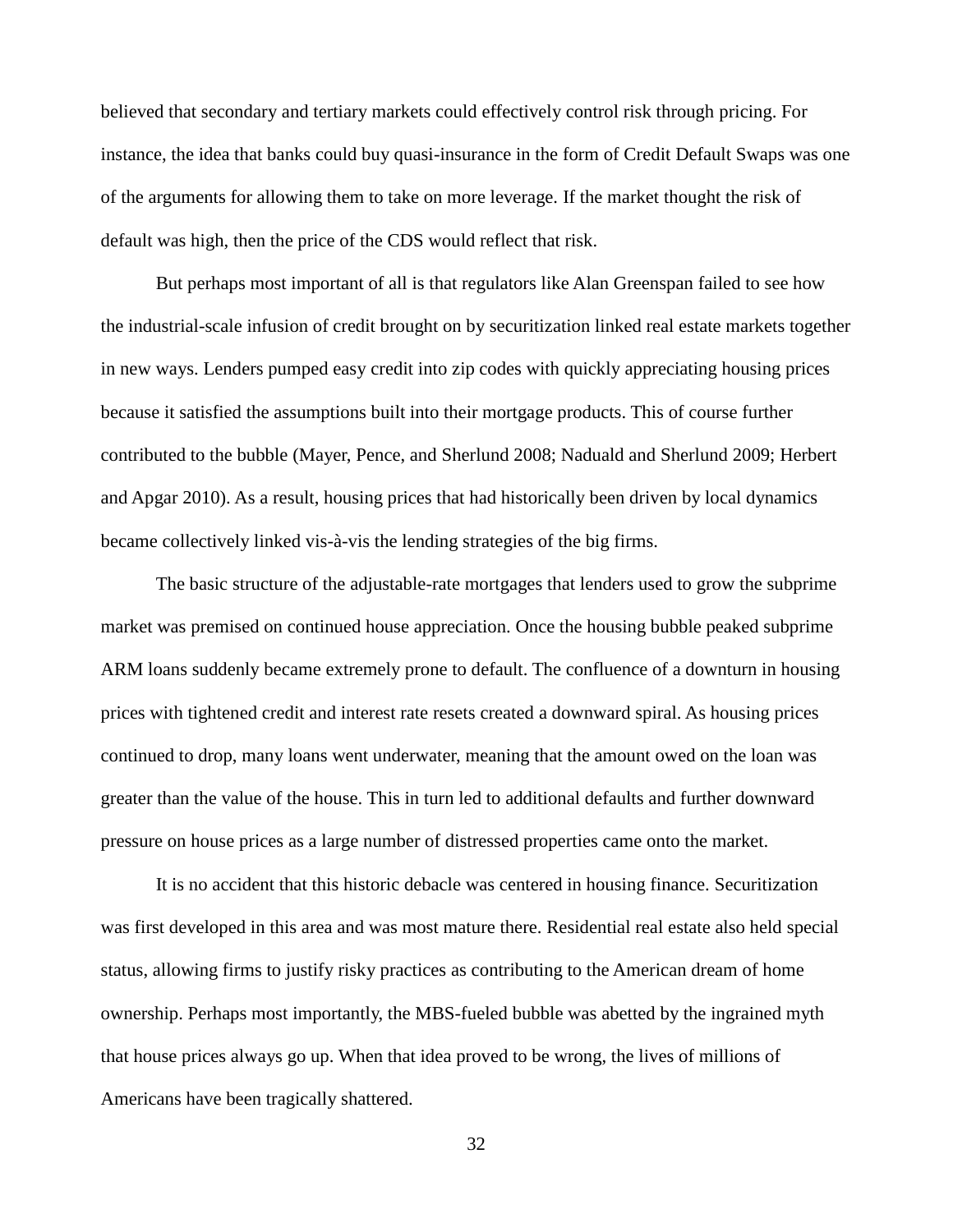### References

- Ashcroft, A. and T. Schuermann. 2008. "Understanding the securitization of sub-prime mortgage credit." New York Federal Reserve. Unpublished Paper.
- Barmat, J. 1990. "Securitization: An Overview." Pp. 3-22 in *The Handbook of Asset-Backed Securities*, edited by Jess Lederman. New York: New York Institute of Finance.
- Bloomberg News. "Banks' Subprime Losses Top \$500 Billion on Write downs," August 12, 2008. Accessible http://preview.bloomberg.com/apps/news?pid=newsarchive\_en10&sid=a8sW0n1Cs1tY
- Bureau of Labor Statistics. 2010. *Current Employment Statistics Survey.*
- Davis, G. 2009. *Managed by the Markets.* New York: Cambridge University Press.
- Demyanyk, Y., and O. Van Hemert. 2009. Understanding the subprime mortgage crisis. *Review of Financial Studies.*
- Fligstein, N. and T. Shin. 2007. "Shareholder value and the transformation of the U.S. economy." *Sociological Forum* 22(4): 399-424.
- Fligstein, N. and A. Goldstein. 2010. "The Anatomy of the Mortgage Securitization Crisis" Forthcoming in Lounsbury, Michael and Paul Hirsch (eds.) *Markets on Trial: The Economic Sociology of the U.S. Financial Crisis.*

First American CoreLogic. 2010. *Negative Equity Report.*

Gorton, G. B. 2008. "The panic of 2007." NBER Working Paper.

Herbert, C. E., and W. C. Apgar. 2009. *Report to congress on the root causes of the foreclosure crisis.* Department of Housing and Urban Development.

Inside Mortgage Finance. 2009. *Mortgage Market Statistical Annual.*

- Jungman, M. 1996. "The Contributions of the Resolution Trust Corporation to the Securitization Process." Pp 67-81 in *A Primer on Securitization*, edited by Leon T. Kendall and Michael J. Fishman. Cambridge: The MIT Press.
- Krippner, G. 2010. "The political economy of financial exuberance." Forthcoming in Lounsbury, Michael and Paul Hirsch (eds.) *Markets on Trial: The Economic Sociology of the U.S. Financial Crisis.*
- MacKenzie, D. 2009. "The credit crisis as a problem in the sociology of knowledge." Unpublished Paper.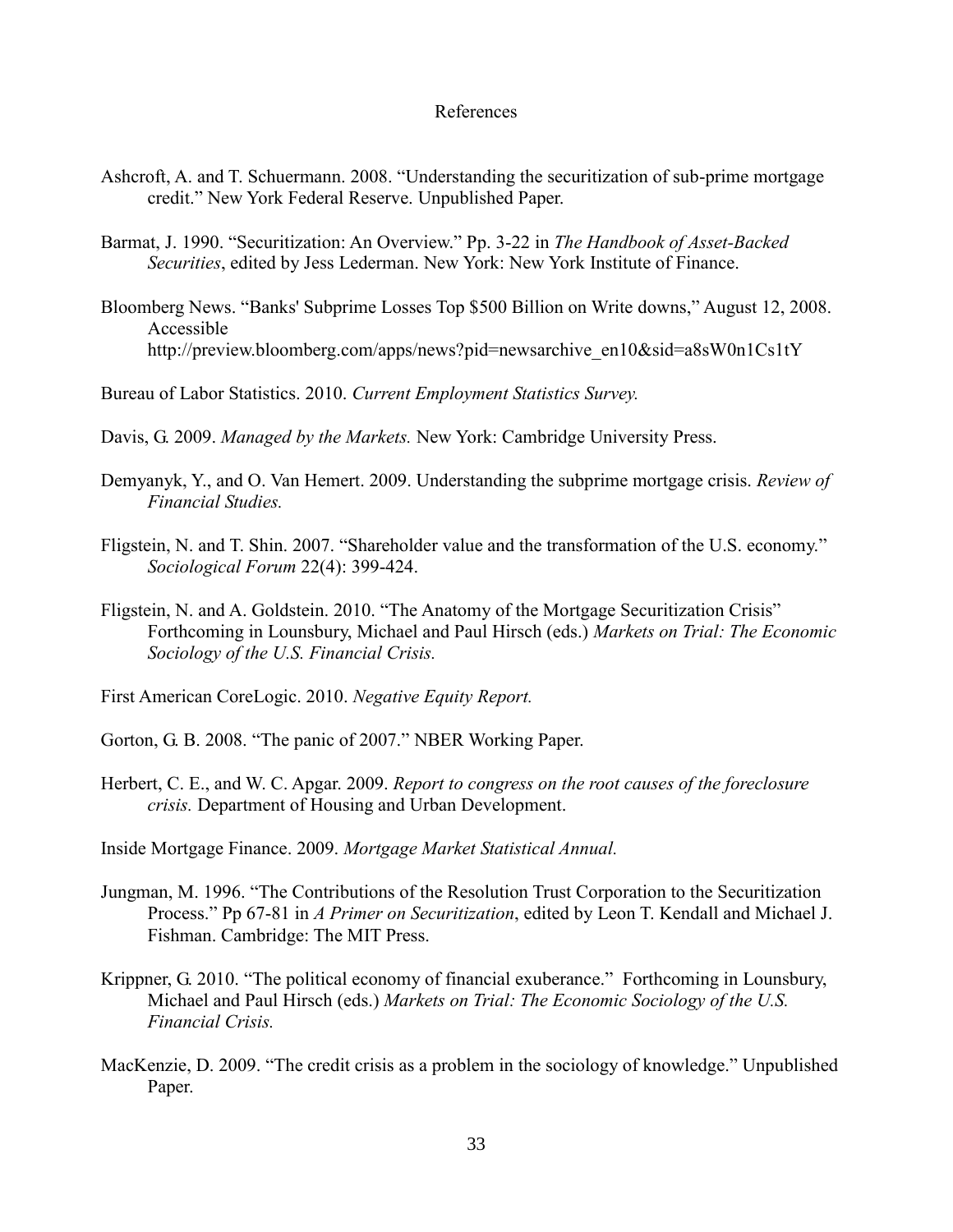- Mayer, C., K. Pence, and S. M. Sherlund. 2009. "The rise in mortgage defaults." *Journal of Economic Perspectives* 23, (1): 27-50.
- Mian, A. R., and A. Sufi. 2008. "The consequences of mortgage credit expansion: Evidence from the 2007 mortgage default crisis." NBER Working Paper.

Mortgage Bankers Association. 2010. *Mortgage Delinquency Survey*.

Nadauld, T. D., and S. M. Sherlund. 2009. "The role of the securitization process in the expansion of subprime credit". Working Paper Series.

National Mortgage News. 2005. "Taking it Seriously" March 21, 2005.

- Purnanandam, A. K. 2009. "Originate-to-distribute model and the sub-prime mortgage crisis." Unpublished Paper.
- Quinn, S 2008. "Securitization and the State". Paper presented at the Annual meetings of the American Sociological Association, Boston Ma, August 2008.
- RealtyTrac. 2010. "Foreclosure Activity Increases 7 Percent in First Quarter"
- Sellon, G, Jr., and VanNahmen, D. 1988. "[The Securitization of Housing Finance](http://proquest.umi.com/pqdweb?index=3&did=394862&SrchMode=1&sid=5&Fmt=6&VInst=PROD&VType=PQD&RQT=309&VName=PQD&TS=1177360695&clientId=1566)" In Economic Review -Federal Reserve Bank of Kansas City. Kansas City: Jul/Aug 1988. 73(7)
- SIFMA. 2010. *Outstanding U.S. Bond Market Debt*. Accessible [http://www.sifma.org/uploadedFiles/Research/Statistics/SIFMA\\_USBondMarketOutstanding.xls](http://www.sifma.org/uploadedFiles/Research/Statistics/SIFMA_USBondMarketOutstanding.xls)
- Tett, G. 2008. *Fool's Gold*. London, Eng.: Little, Brown.

Wall Street Journal. 1970. "Ginnie Mae offers first mortgage backed bond" April 24, 1970.

Zuckerman, Ezra. 2010. "[What If We Had Been in Charge? The Sociologist as Builder of Rational Institutions](http://www.business.ualberta.ca/MarketsOnTrial/~/media/University%20of%20Alberta/Faculties/Business/Faculty%20Site/MarketsOnTrial/Documents/Papers/Zuckerman.ashx)," Forthcoming in Lounsbury, Michael and Paul Hirsch (eds.) Markets on Trial: The Economic Sociology of the U.S. Financial Crisis.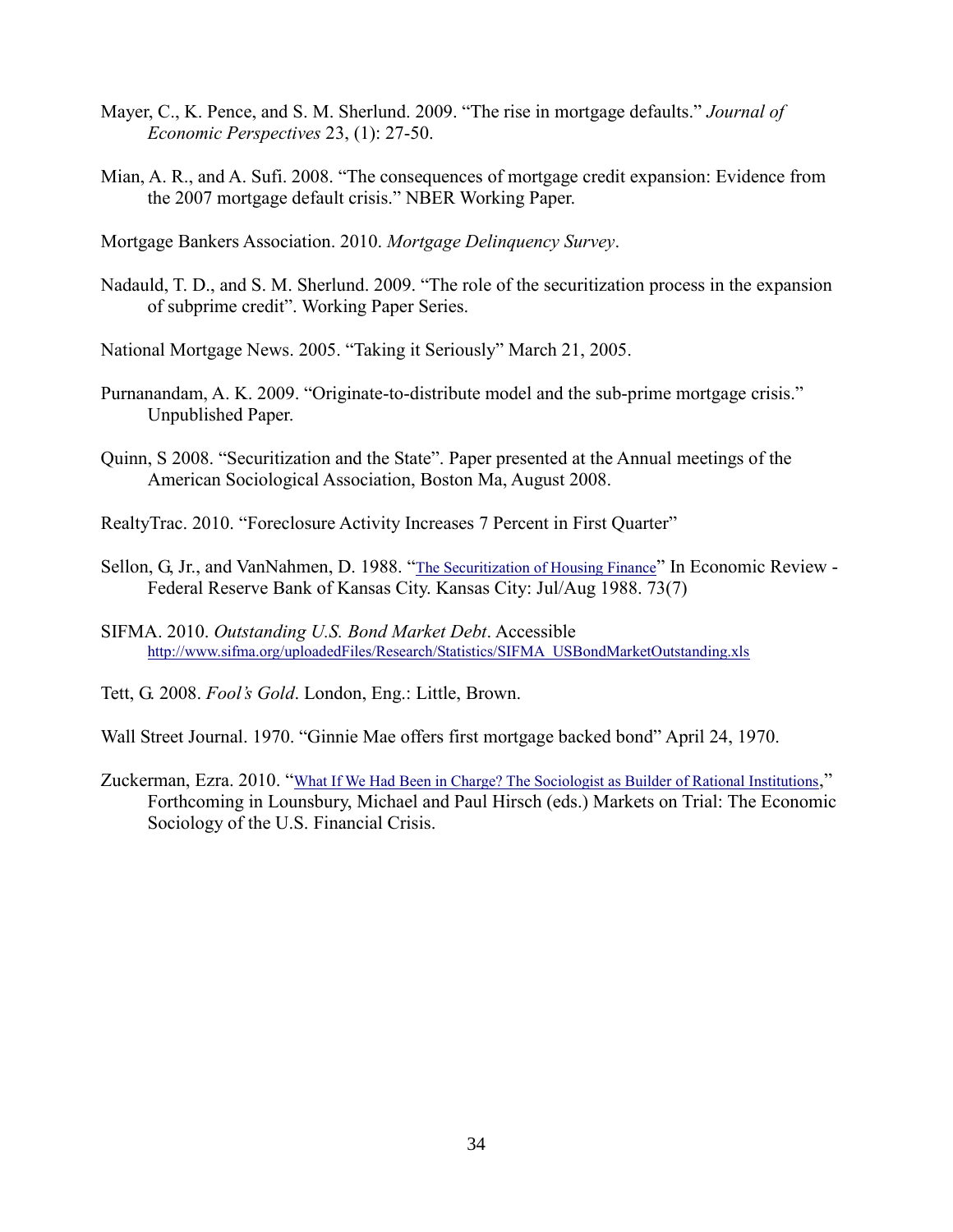



Source: Federal Reserve (2008).

Note: Prices are based on the Case-Shiller Index form 1950-1974, and the OFHEO index from 1975-2007. Prices are deflated using the CPI.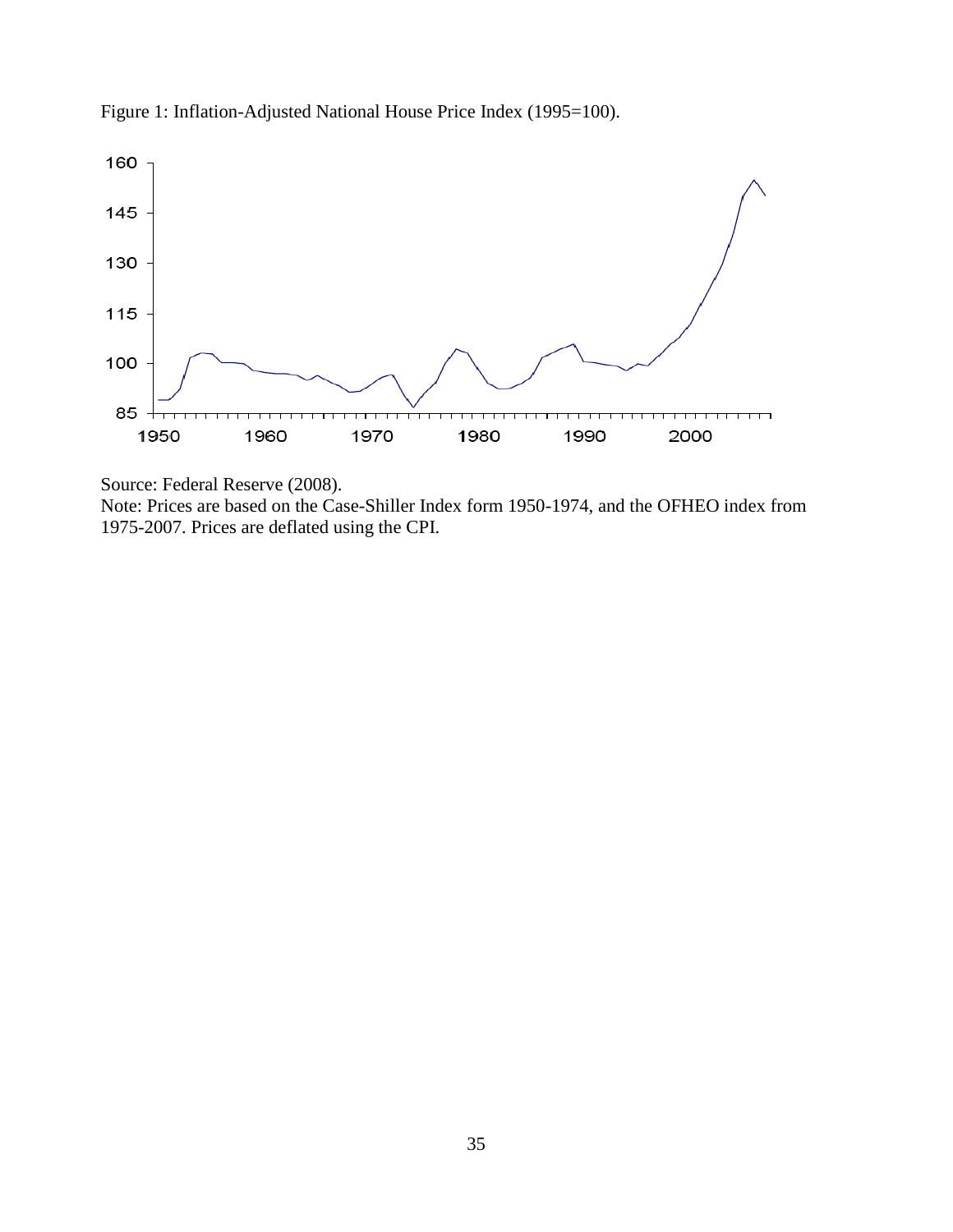



Mortgage foreclosure rates are based on the Mortgage Bankers Association's widely used delinquency survey.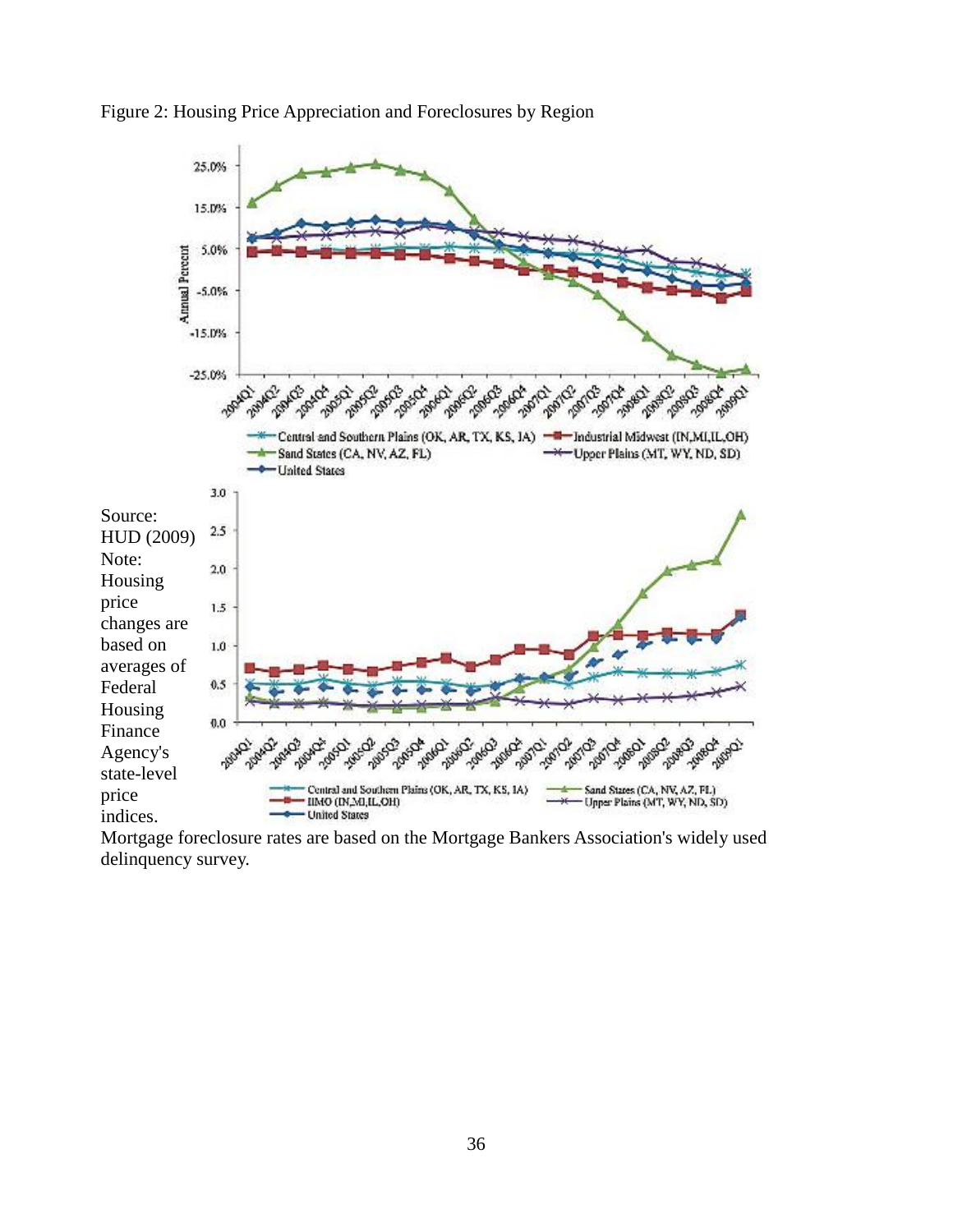



Source: Furlong (2008) from OFHEO and Mortgage Banks Association Data Note: Delinquency rates here combine mortgages 2+ months delinquent and mortgages in foreclosure.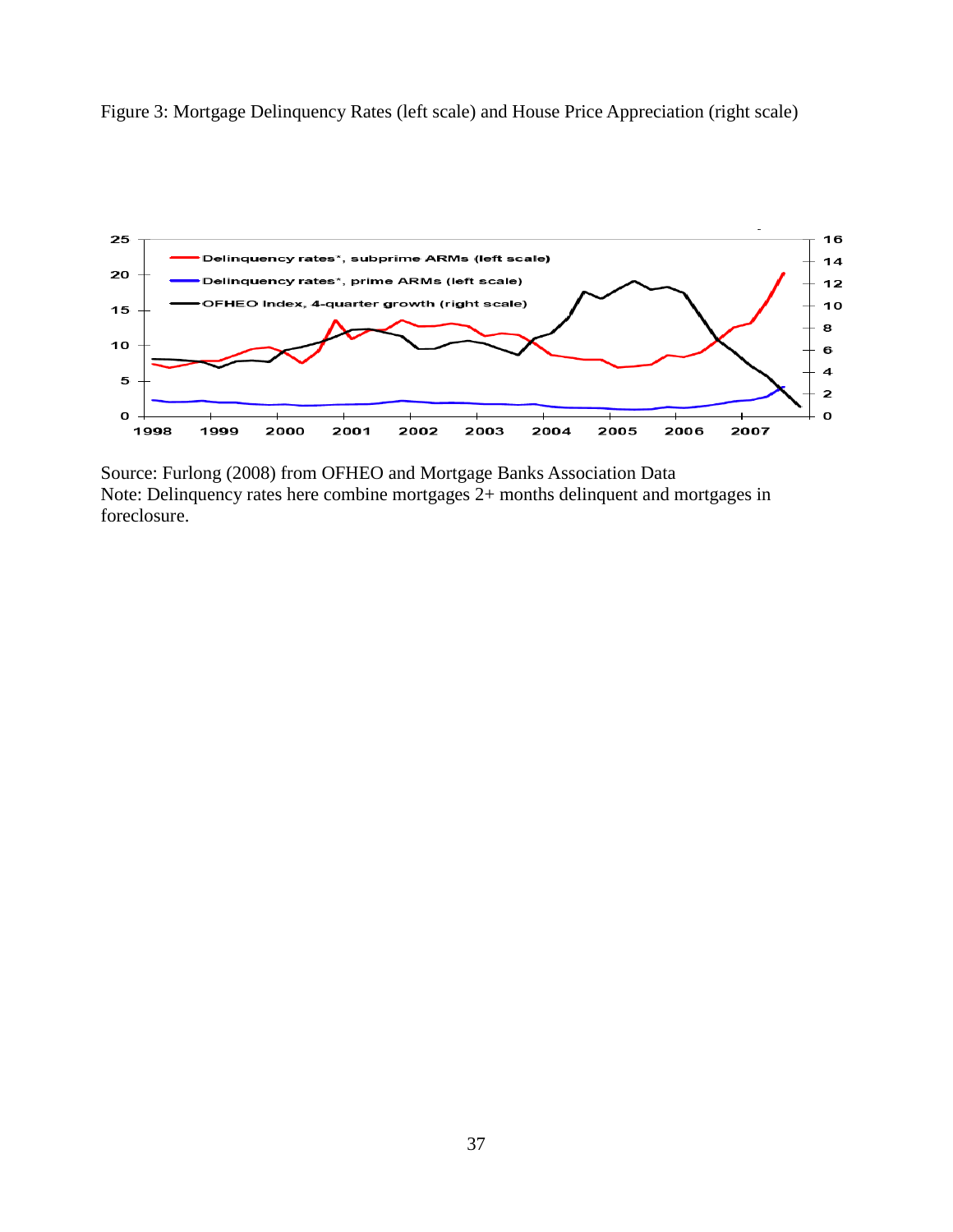



Source: BLS and Michigan Survey of Consumer Sentiment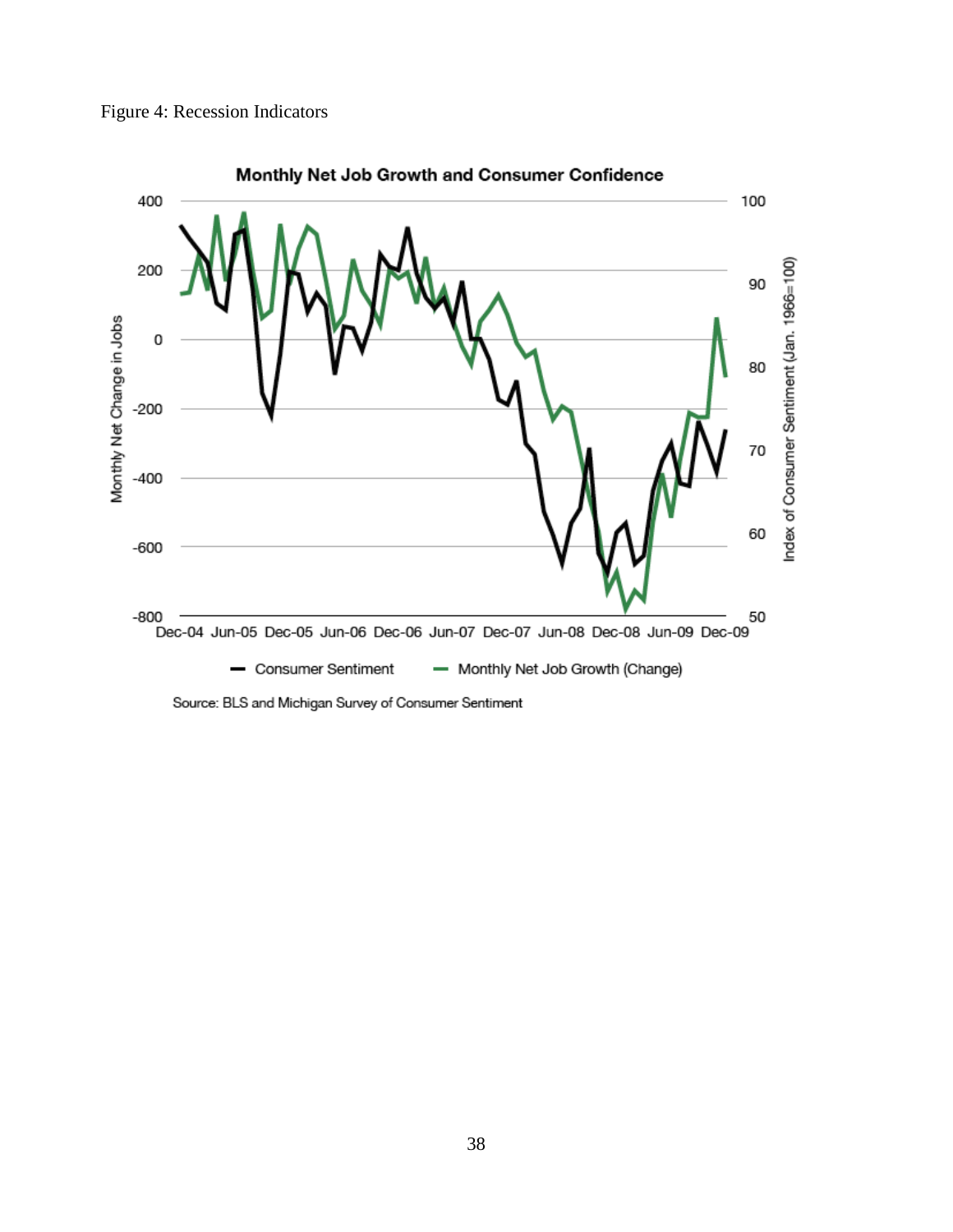# Figure 5: A Mortgage Securitization Package



Source: Adapted from L.T. Kendall, 1996, p.3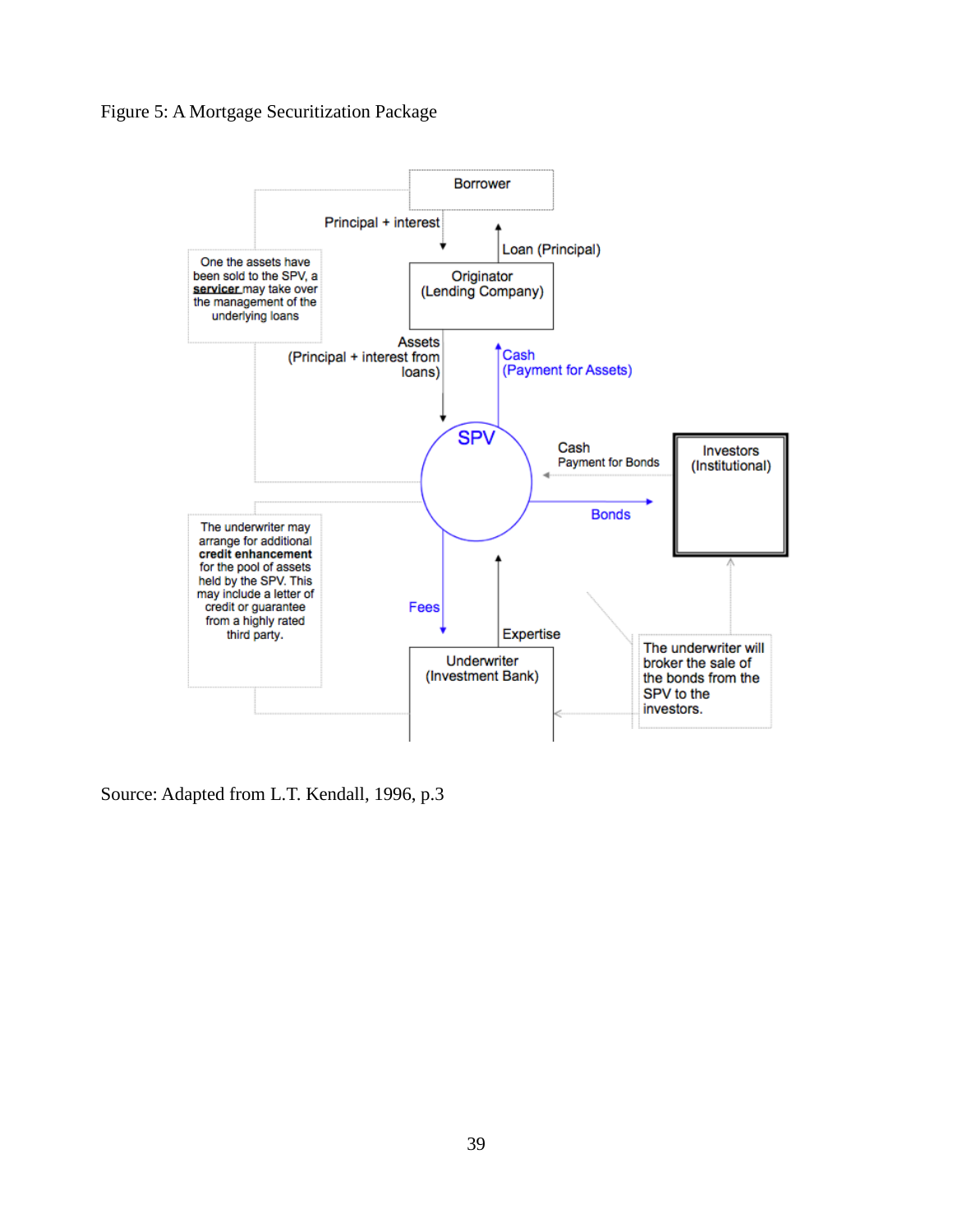

Figure 6: Mortgage Origination in the United States

Source: Inside Mortgage Finance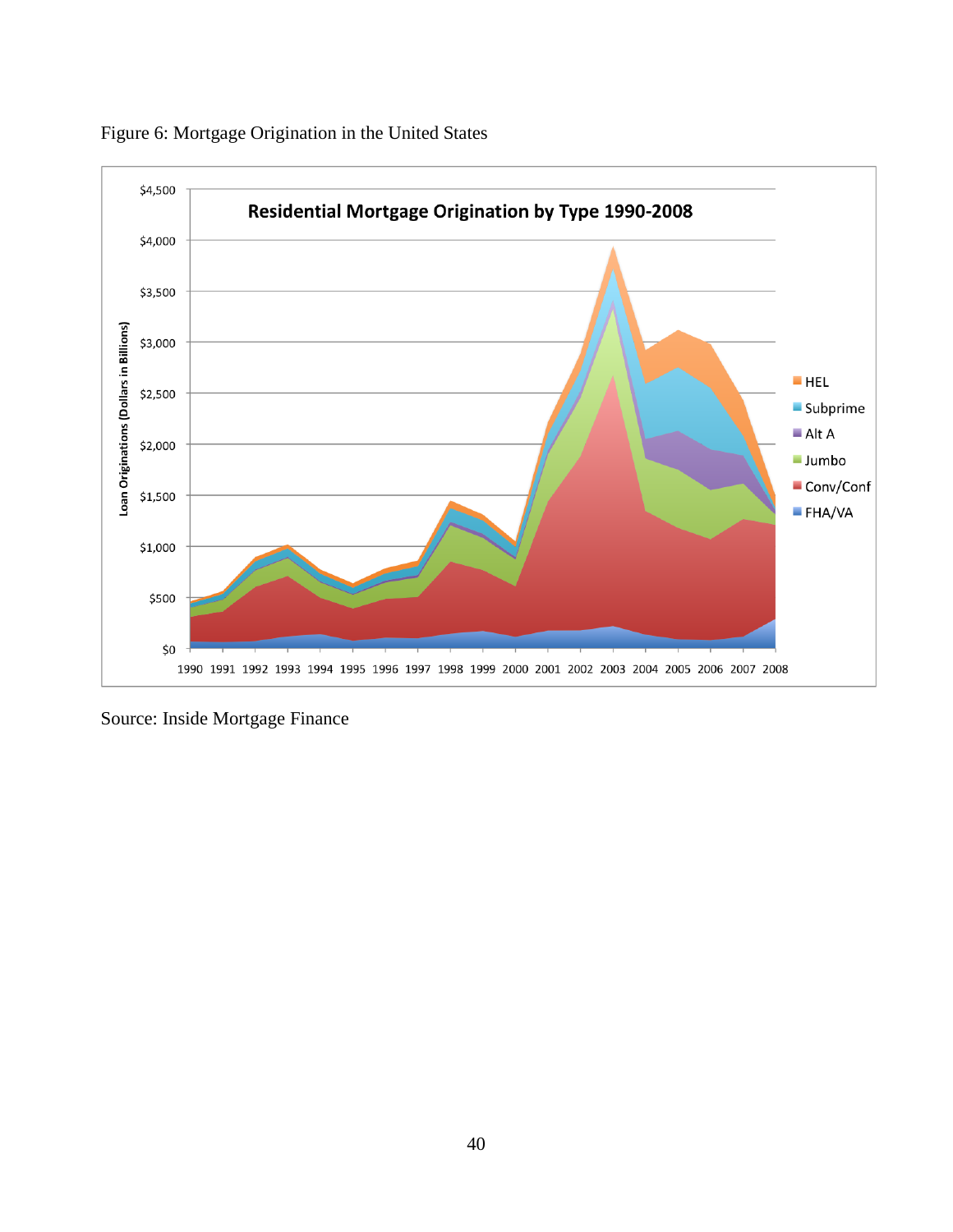



Non-agency MBS Holdings of Selected Issuers

Source: Inside Mortgage Finance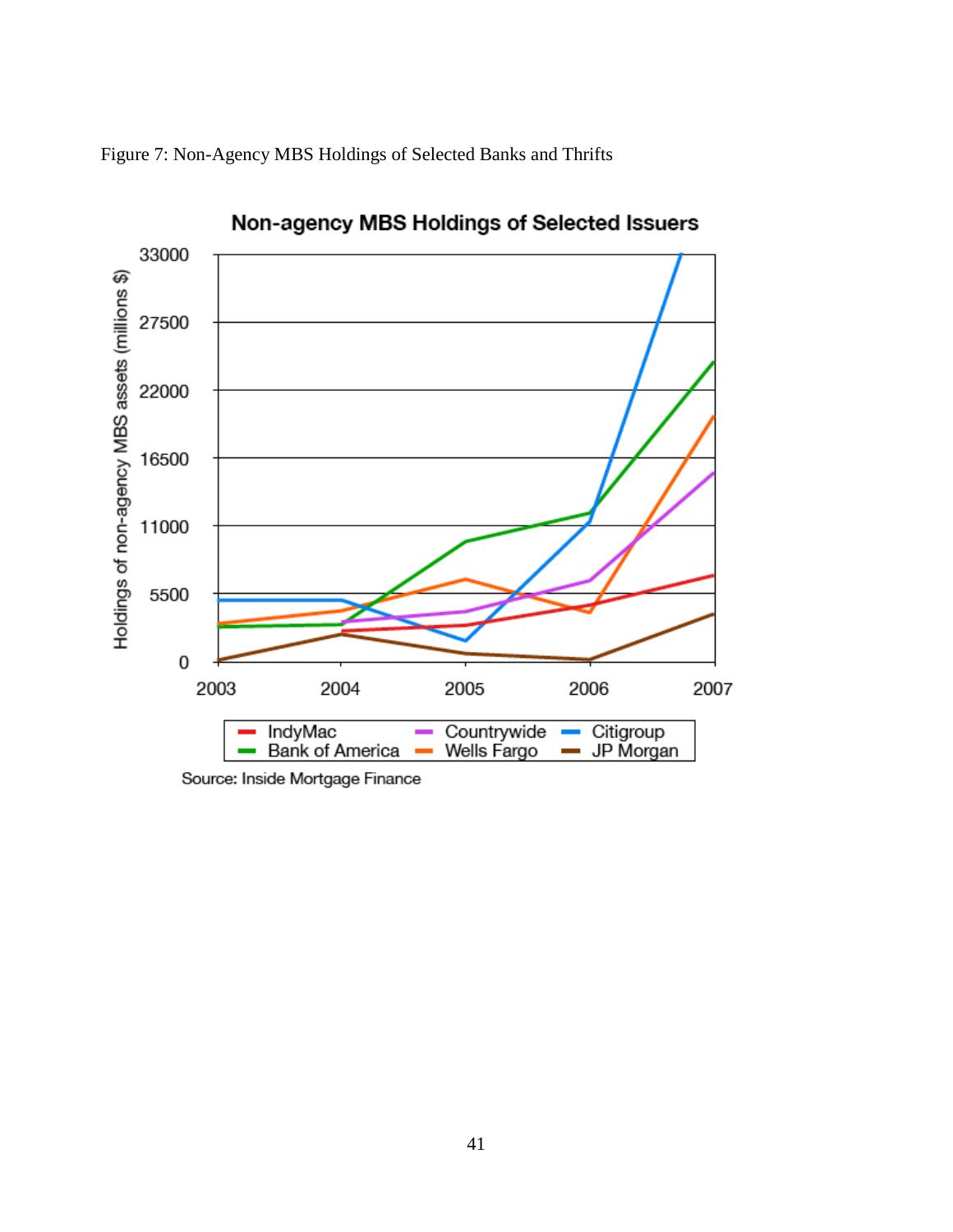

Figure 8: Timeline of MBS Credit Downgrades

Source: Authors' tabulation from ratings actions reported by Bloomberg.